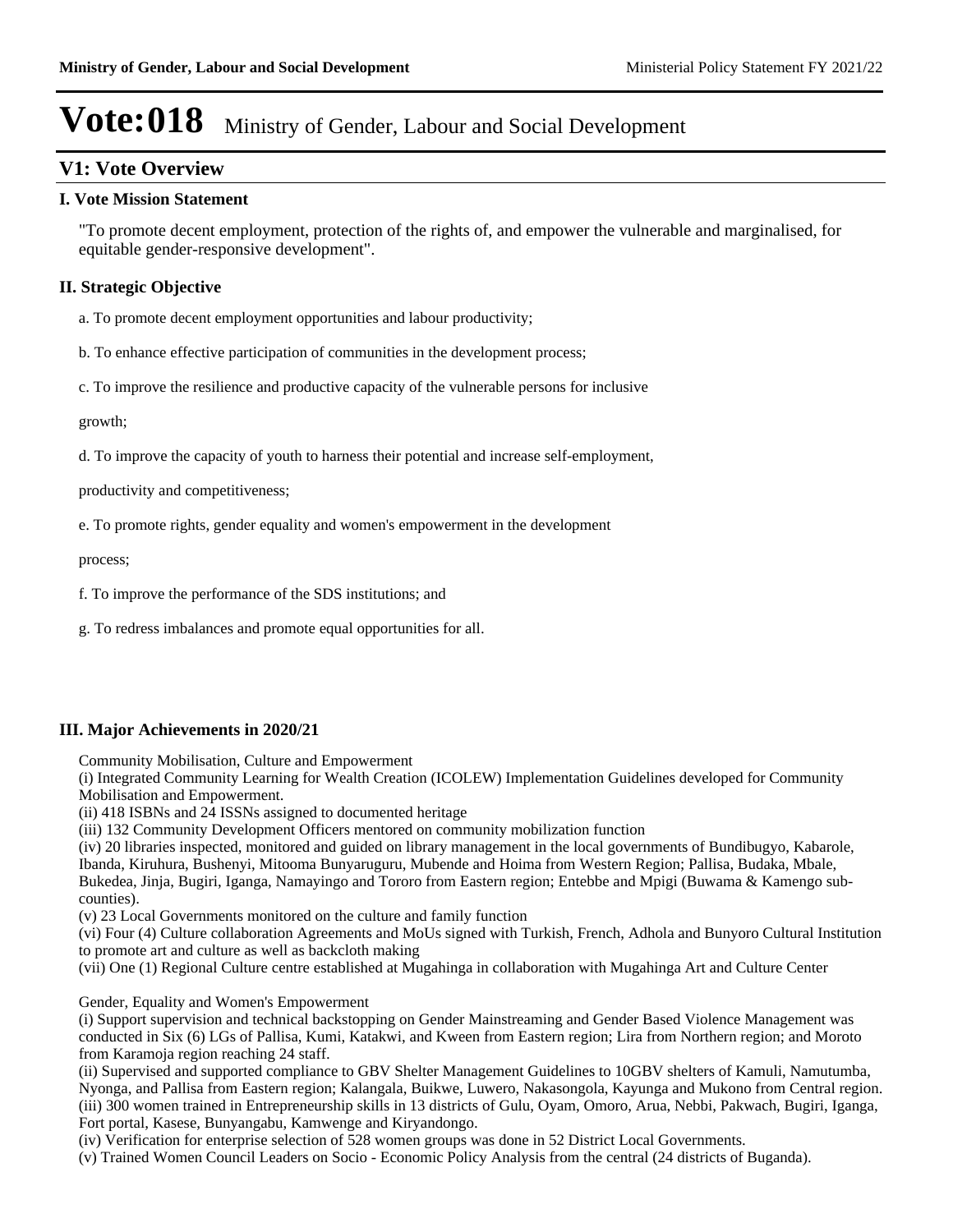(vi) Supported Five (5) NEC women council chairpersons to mobilize women in the Districts of Kayunga, Buikwe, Lira, Kamuli and Nakapiripirit on how to access Emyooga program.

(vii) Under the UWEP, Shs425,788,900/= transferred to 176 LGs and MCs and Shs6,868,335,028/= transferred to 1,028 women groups benefiting 10,341 individual women under Women Enterprise Fund

Promotion of decent Employment

(i) 137 Work Places Inspected on compliance to labour standards

(ii) 40 Labour Officers (22 males and 18 females) trained on delivery of Labour Justice.

(iii) 405 Workplaces inspected for compliance with Labour Laws and Standards.

(iv) 206 Statutory Equipment examined for Certification

(v) 491 Migrant workers cleared at Entebbe Airport of which 188 were female and 303 male.

(vi) 75 workplaces inspected on chemical safety and security

(vii) 223 External recruitment companies inspected across the country

Social protection

(i) Supported 550 children in conflict with the law to attend courts of law.

(ii) Procured and supported young farmers with 8,000hoes in the districts of Butambala, Kamuli, Ibanda, Rwampara, Luuka, Butaleja, Kamwenge, Luwero, Ajuri, Mubende, Bunyangabu, Kitgum, Mayuge, Bukomansimbi and Lwengo.

(iii) Supported 9 institutions with food and non-food items: 988 children (908 boys and 80 girls) Kampiringisa; 240 (229 boys, 11 girls); Naguru RH 211 (203 boys,85 girls), Naguru RC 89 (57 boys, 32 girls). Arua RH 186 (170 boys, 16 girl); Gulu RH 72 (66 boys, 6 girl), Fort Portal RH 48 (all boys), Mbale RH 71 (65 boys, 6 girls, Kabale RH 44 (43 boys, 1 girl) Ihungu RH 27 (all boys).

(iv) Provided food and non-food items in 2 skills centers targeting 66 youth.

(v) Technical support on project implementation and recovery of Youth Livelihood Project(YLP) funds carried out in the following 29 Districts and 6 MCs and reports made

(vi) Final draft National Policy on Disability in Uganda in place.

(vii) Monitoring and support supervision provided to two (2) councils of Persons with Disabilities and Older Persons.

(viii) Social Protection sub-sector review report aligned to NDP III launched.

(ix) Draft A step by step gender inclusion guide to provide direction to MDAs involved in social protection developed.

(x) Single registry completed; this links beneficiary data for all social protection programs in Uganda.

(xi) National Child Policy and Action Plan 2,500 copies printed and disseminated.

(xii) Rehabilitated and resettled 113 street children.

### **IV. Medium Term Plans**

Gender Equality and Women Empowerment Sub-Programme

- 1. Policies, guidelines and standards for gender mainstreaming developed and disseminated.
- 2. Capacity of MDAs and Local Government for gender mainstreaming and responsive budgeting strengthened.
- 3. Functional Gender MIS for GDD developed.
- 4. Gender and equity compliance assessments conducted.
- 5. Household model for socio-economic empowerment rolled out.
- 6. National Enterprise Development Centre for Women in Business established.
- 7. Programme on women skilling and productivity implemented

Promotion of Labour and Decent Employment

- 1. National Labour Institute established.
- 2. Labour Advisory, Medical Arbitration & Minimum Wages Boards revitalised.
- 3. Labour offices and Inspection centres equipped.
- 4. Labour Inspection in both formal and informal establishments conducted.
- 5. National Plan for Elimination of Child Labour rolled out.
- 6. Relief mechanisms for vulnerable workers affected by COVID-19 pandemic developed and operationalised.
- 7. Private recruitment companies for labour externalisation licensed.

8. BLAs & MoUs with destination countries for expansion of external decent employment opportunities negotiated signed &

- implemented.
- 9. Labour attachés deployed in major host countries.
- 10. Labour market analysis & skills profiling conducted.
- 11. Labour Unions registered.
- 12. Prosecution of non-compliant employers & workers conducted.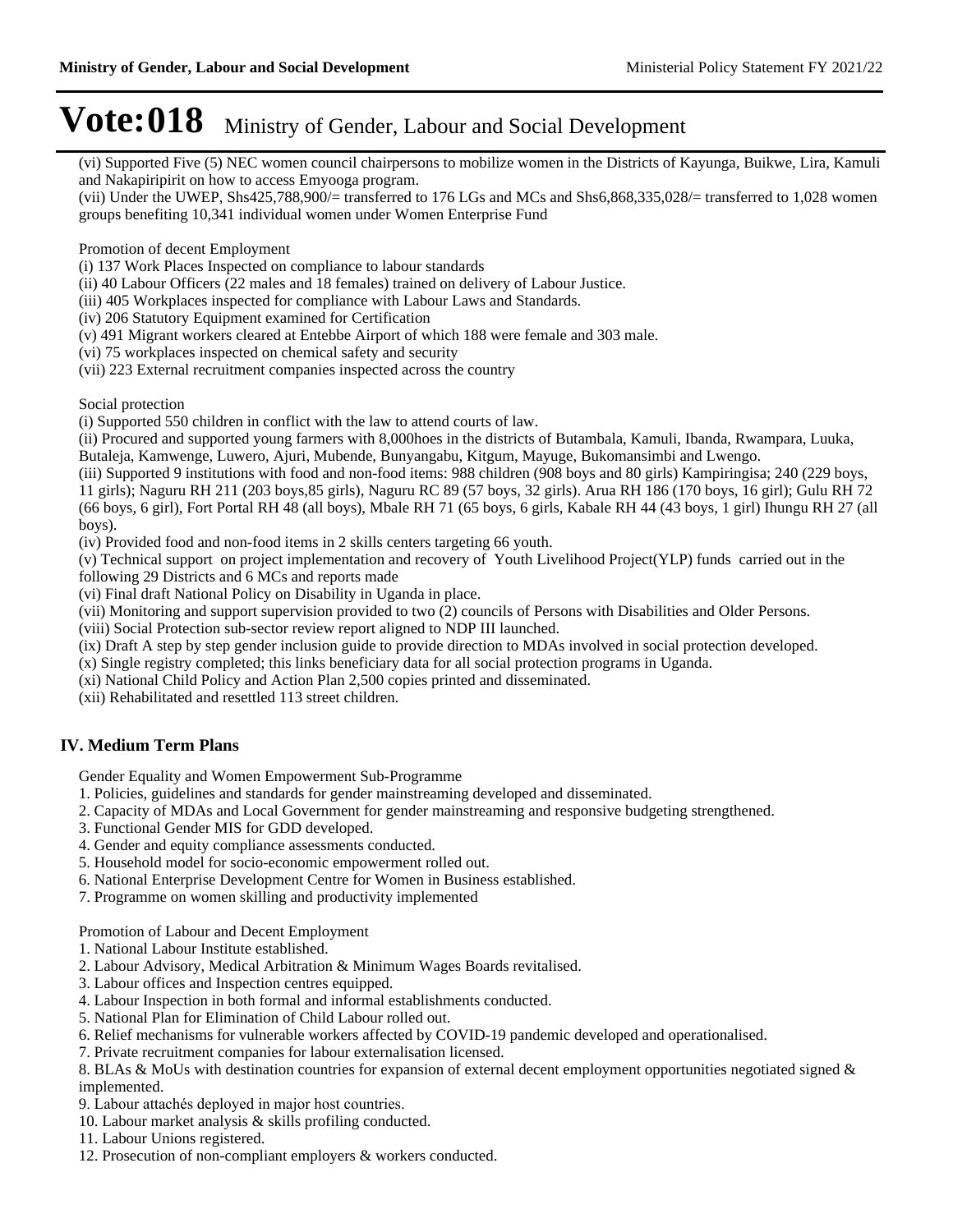#### 13. Compensation to eligible government workers provided.

Institutional Capacity Development Sub-Programme

- 1. MGLSD M&E plan developed and implemented.
- 2. MGLSD MIS developed.
- 3. MGLSD Risk Management plan developed and implemented.
- 4. MGLSD Strategic Plan for Statistics  $(2020/21 2024/25)$  developed.
- 5. Communication Strategy for the Ministry developed.
- 6. Ministry Institutions rehabilitated.
- 7. Ministry Institutions constructed and equipped.
- 8. Ministry land secured.
- 9. Ministry health and wellness programme developed.
- 10. Ministry capacity building plan developed.
- 11. Schemes of service for the Ministry developed.

Community Mobilisation, Culture and Empowerment Sub-Programme

- 1. Capacity of stakeholders to promote family planning, food and nutrition improvement strengthened.
- 2. Integrated approach to Community mobilisation and empowerment aimed at promoting awareness and participation to achieve all NDP III programmes designed.
- 3. Community mobilisation and empowerment institutions and structures operationalised.
- 4. Integrated Community mobilisation framework developed.
- 5. Jobs and Livelihoods Integrated Response Plan developed.
- 6. Village cluster model strengthened.
- 7. Integrated Community Learning for Wealth Creation (ICOLEW) expanded.
- 8. VSLAs and community empowerment groups established and strengthened.
- 9. Culture and Creative Industries strengthened
- 10. Capacity Building of Cultural practitioners Supported
- 11. Regional and International networks for the promotion and development of Culture established and strengthened.
- 12. Family strengthening programmes developed.
- 13. Operational guidelines and standards for public and community libraries developed and disseminated.
- 14. The National Library building constructed.
- 15. Public libraries and community libraries in local governments and communities established.

#### Social Protection and Livelihoods Enhancement Sub-Programme

- 1. SAGE rolled out.
- 2. Disability Grant implemented.
- 3. Enterprise Fund for Older persons aged 60-80 years developed.
- 4. Child benefits provided.
- 5. Adult disability benefits provided.
- 6. Labour Intensive Public Works implemented.
- 7. Youth Venture Capital Fund strengthened.
- 8. Social security schemes expanded to cover the informal sector.
- 9. Workers compensation paid out.
- 10. Private/Community Health Insurance Schemes established.
- 11. Livelihoods Restoration Strategy for infrastructure projects developed
- 12. Social care and support institutions constructed and rehabilitated.
- 13. Social care and support institutions regulated and certified.
- 14. Case management system on child abuse, neglect and exploitation strengthened.
- 15. Food and non-food items provided to children's institutions.
- 16. Semi-autonomous institutions supported.
- 17. Programmes for IECD developed and implemented
- 18. Legal framework on indigenous and ethnic minorities strengthened.
- 19. NSSF Act enforced.
- 20. Child trafficking
- 21. Social protection coordination structures established.
- 22. National Single Registry for Social Protection developed.
- 23. Social protection financing strategy developed.
- 24. National Youth Service Scheme developed.
- 25. National Plan for Youth Employment developed.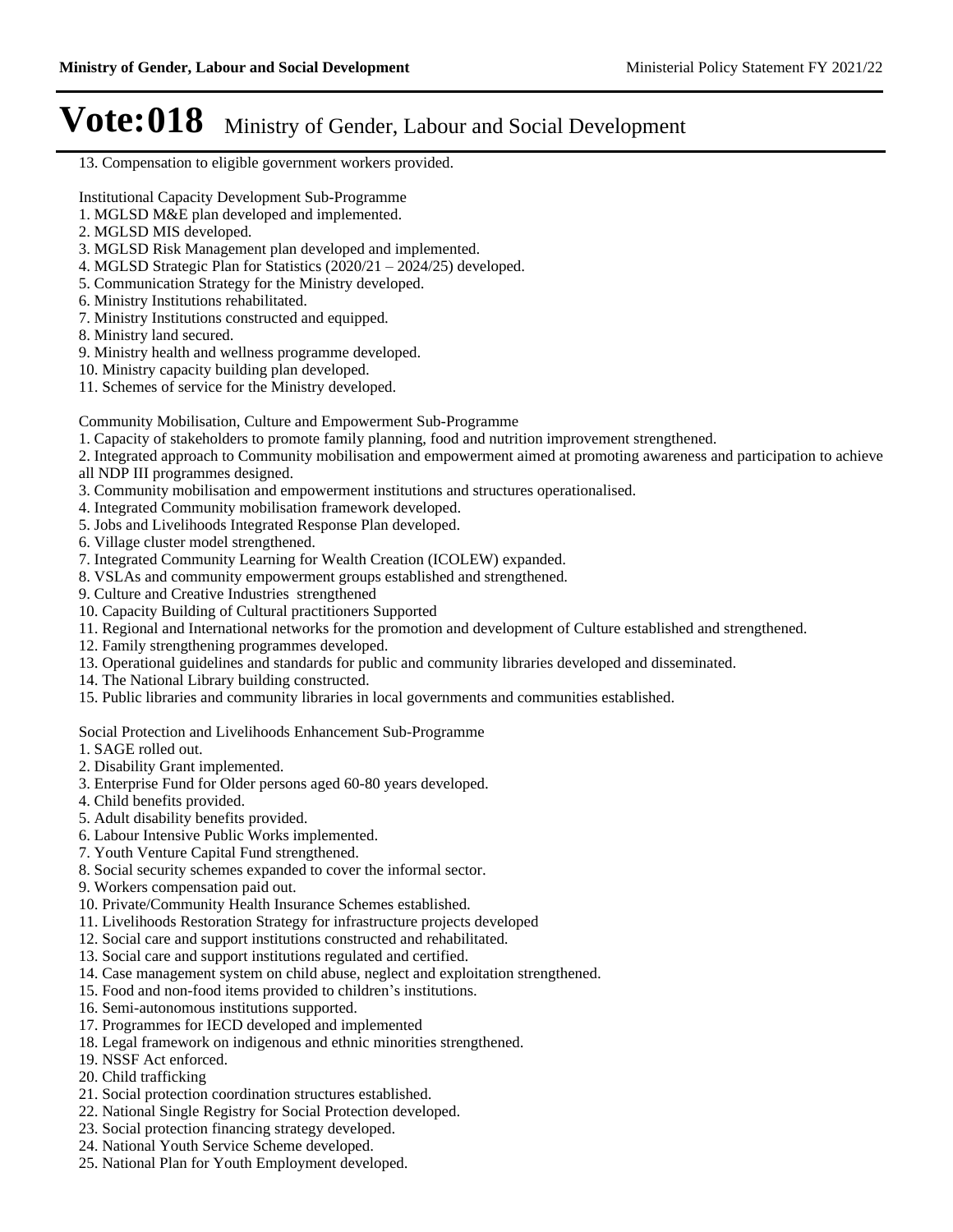- 26. Youth participation in governance process promoted.
- 27. Youth work institutionalized.
- 28. Non-formal Vocational Training provided to out of school youth.
- 29. Youth access to basic health services improved (ASRH&R, HIV/AIDS, Mental health, Drugs& substance abuse).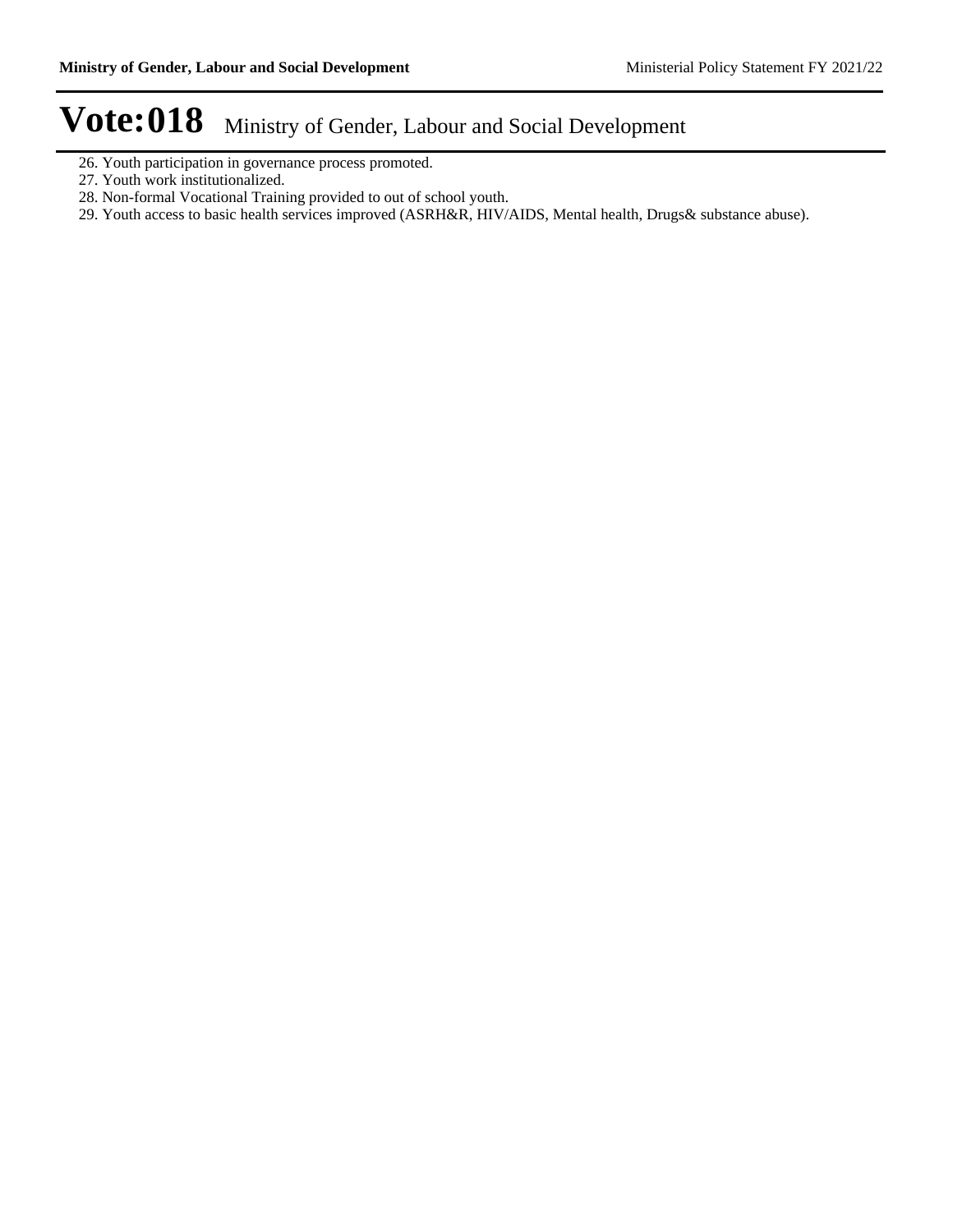### **V. Snapshot Of Medium Term Budget Allocations**

**Table 5.1: Overview of Vote Expenditures (UShs Billion)**

|           |                                                      |                    |               | 2020/21                                   |         |         |         | <b>MTEF Budget Projections</b> |         |
|-----------|------------------------------------------------------|--------------------|---------------|-------------------------------------------|---------|---------|---------|--------------------------------|---------|
|           |                                                      | 2019/20<br>Outturn | <b>Budget</b> | <b>Approved Expenditure</b><br>by End Dec | 2021/22 | 2022/23 | 2023/24 | 2024/25                        | 2025/26 |
| Recurrent | Wage                                                 | 4.044              | 4.053         | 1.713                                     | 4.053   | 4.255   | 4.255   | 4.255                          | 4.255   |
|           | Non Wage                                             | 94.015             | 140.227       | 62.350                                    | 102.917 | 102.917 | 102.917 | 102.917                        | 102.917 |
| Devt.     | GoU                                                  | 24.377             | 8.487         | 2.276                                     | 8.487   | 8.487   | 8.487   | 8.487                          | 8.487   |
|           | Ext. Fin.                                            | 0.000              | 12.674        | 0.000                                     | 0.000   | 0.000   | 0.000   | 0.000                          | 0.000   |
|           | <b>GoU</b> Total                                     | 122.436            | 152.767       | 66.340                                    | 115.457 | 115.659 | 115.659 | 115.659                        | 115.659 |
|           | <b>Total GoU+Ext Fin (MTEF)</b>                      | 122.436            | 165.441       | 66.340                                    | 115.457 | 115.659 | 115.659 | 115.659                        | 115.659 |
|           | <b>Arrears</b>                                       | 5.854              | 0.204         | 0.089                                     | 0.083   | 0.000   | 0.000   | 0.000                          | 0.000   |
|           | <b>Total Budget</b>                                  | 128.290            | 165.645       | 66.428                                    | 115.540 | 115.659 | 115.659 | 115.659                        | 115.659 |
|           | <b>A.I.A Total</b>                                   | 0.000              | 0.000         | 0.000                                     | 0.000   | 0.000   | 0.000   | 0.000                          | 0.000   |
|           | <b>Grand Total</b>                                   | 128.290            | 165.645       | 66.428                                    | 115.540 | 115.659 | 115.659 | 115.659                        | 115.659 |
|           | <b>Total Vote Budget</b><br><b>Excluding Arrears</b> | 122.436            | 165.441       | 66.340                                    | 115.457 | 115.659 | 115.659 | 115.659                        | 115.659 |

#### **Table 5.2: Budget Allocation by Programme (UShs Billion)**

|                                           | 2021/22 Draft Estimates |          |              |  |  |
|-------------------------------------------|-------------------------|----------|--------------|--|--|
| <b>Billion Uganda Shillings</b>           | GoU                     | Ext. Fin | <b>Total</b> |  |  |
| Community Mobilization and Mindset Change | 25,098                  | 0.000    | 25.098       |  |  |
| Human Capital Development                 | 85,375                  | 0.000    | 85.375       |  |  |
| Governance and Security                   | 4.983                   | 0.000    | 4.983        |  |  |
| <b>Grand Total:</b>                       | 115.540                 | 0.000    | 115.540      |  |  |
| <b>Total excluding Arrears</b>            | 115.457                 | 0.000    | 115.457      |  |  |

#### **VI. Budget By Economic Clasification**

**Table V6.1 2020/21 and 2021/22 Budget Allocations by Item**

|                                       |        |          | 2020/21 Approved Budget |              |        | 2021/22 Draft Estimates |              |
|---------------------------------------|--------|----------|-------------------------|--------------|--------|-------------------------|--------------|
| Billion Uganda Shillings              | GoU    | Ext. Fin | <b>AIA</b>              | <b>Total</b> | GoU    | Ext. Fin                | <b>Total</b> |
| <b>Output Class: Outputs Provided</b> | 30.639 | 0.000    | 0.000                   | 30.639       | 25,688 | 0.000                   | 25.688       |
| 211 Wages and Salaries                | 8.084  | 0.000    | 0.000                   | 8.084        | 7.403  | 0.000                   | 7.403        |
| 212 Social Contributions              | 3.270  | 0.000    | 0.000                   | 3.270        | 3.308  | 0.000                   | 3.308        |
| 213 Other Employee Costs              | 0.307  | 0.000    | 0.000                   | 0.307        | 0.487  | 0.000                   | 0.487        |
| 221 General Expenses                  | 5.296  | 0.000    | 0.000                   | 5.296        | 2.185  | 0.000                   | 2.185        |
| 222 Communications                    | 0.278  | 0.000    | 0.000                   | 0.278        | 0.163  | 0.000                   | 0.163        |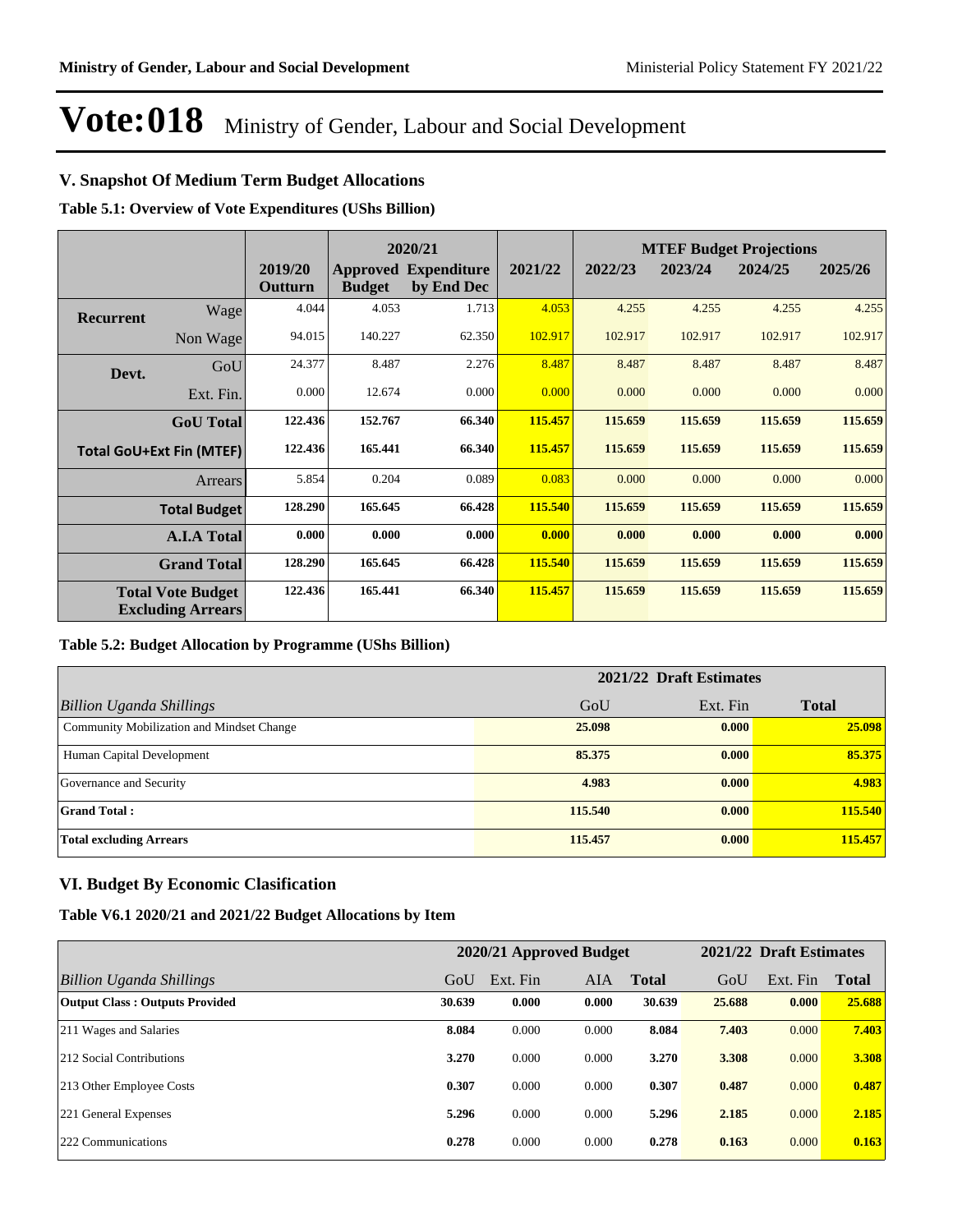| 223 Utility and Property Expenses         | 4.146   | 0.000  | 0.000 | 4.146   | 5.103   | 0.000 | 5.103   |
|-------------------------------------------|---------|--------|-------|---------|---------|-------|---------|
| 224 Supplies and Services                 | 0.182   | 0.000  | 0.000 | 0.182   | 0.185   | 0.000 | 0.185   |
| 225 Professional Services                 | 1.268   | 0.000  | 0.000 | 1.268   | 0.892   | 0.000 | 0.892   |
| 227 Travel and Transport                  | 5.435   | 0.000  | 0.000 | 5.435   | 4.209   | 0.000 | 4.209   |
| 228 Maintenance                           | 1.505   | 0.000  | 0.000 | 1.505   | 1.052   | 0.000 | 1.052   |
| 282 Miscellaneous Other Expenses          | 0.870   | 0.000  | 0.000 | 0.870   | 0.701   | 0.000 | 0.701   |
| <b>Output Class: Outputs Funded</b>       | 120.064 | 12.674 | 0.000 | 132.738 | 87.722  | 0.000 | 87.722  |
| 262 To international organisations        | 0.035   | 0.000  | 0.000 | 0.035   | 0.020   | 0.000 | 0.020   |
| 263 To other general government units     | 73.098  | 12.674 | 0.000 | 85.772  | 72.841  | 0.000 | 72.841  |
| 264 To Resident Non-government units      | 46.931  | 0.000  | 0.000 | 46.931  | 14.861  | 0.000 | 14.861  |
| <b>Output Class: Capital Purchases</b>    | 2.064   | 0.000  | 0.000 | 2.064   | 2.046   | 0.000 | 2.046   |
| 281 Property expenses other than interest | 0.000   | 0.000  | 0.000 | 0.000   | 0.160   | 0.000 | 0.160   |
| <b>312 FIXED ASSETS</b>                   | 2.064   | 0.000  | 0.000 | 2.064   | 1.886   | 0.000 | 1.886   |
| <b>Output Class: Arrears</b>              | 0.204   | 0.000  | 0.000 | 0.204   | 0.083   | 0.000 | 0.083   |
| 321 DOMESTIC                              | 0.204   | 0.000  | 0.000 | 0.204   | 0.083   | 0.000 | 0.083   |
| <b>Grand Total:</b>                       | 152.971 | 12.674 | 0.000 | 165.645 | 115.540 | 0.000 | 115.540 |
| <b>Total excluding Arrears</b>            | 152.767 | 12.674 | 0.000 | 165.441 | 115.457 | 0.000 | 115.457 |

### VII. Budget By Sub-Subprogramme, Department And Project

#### **Table V7.1: Past Expenditure Outturns and Medium Term Projections by Sub-SubProgramme,Department and Project**

| <b>Billion Uganda shillings</b>                                            |                              | FY 2020/21                |                                   |                                             | <b>Medium Term Projections</b> |         |         |         |
|----------------------------------------------------------------------------|------------------------------|---------------------------|-----------------------------------|---------------------------------------------|--------------------------------|---------|---------|---------|
|                                                                            | FY 2019/20<br><b>Outturn</b> | Approved<br><b>Budget</b> | <b>Spent By</b><br><b>End Dec</b> | 2021-22<br><b>Proposed</b><br><b>Budget</b> | 2022-23                        | 2023-24 | 2024-25 | 2025-26 |
| 01 Community Mobilisation, Culture<br>and Empowerment                      | 4.104                        | 7.398                     | 5.639                             | 6.324                                       | 6.336                          | 6.336   | 6.336   | 6.336   |
| 13 Community Development and Literacy                                      | 1.187                        | 1.159                     | 0.507                             | 1.188                                       | 1.195                          | 1.195   | 1.195   | 1.195   |
| 14 Culture and Family Affairs                                              | 2.917                        | 6.239                     | 5.132                             | 5.136                                       | 5.141                          | 5.141   | 5.141   | 5.141   |
| 02 Gender, Equality and Women's<br>Empowerment                             | 19.223                       | 33.908                    | 6.376                             | 2.459                                       | 2.467                          | 2.467   | 2.467   | 2.467   |
| 11 Gender and Women Affairs                                                | 2.689                        | 1.908                     | 0.674                             | 2.459                                       | 2.467                          | 2.467   | 2.467   | 2.467   |
| 1367 Uganda Women Entrepreneurs Fund<br>(UWEP)                             | 16.535                       | 0.000                     | 0.000                             | 0.000                                       | 0.000                          | 0.000   | 0.000   | 0.000   |
| 18 Uganda Women Entrepreneurship<br>Programme (UWEP)                       | 0.000                        | 32.000                    | 5.703                             | 0.000                                       | 0.000                          | 0.000   | 0.000   | 0.000   |
| 03 Promotion of descent Employment                                         | 7.827                        | 23.473                    | 6.433                             | 10.771                                      | 10.104                         | 10.104  | 10.104  | 10.104  |
| 06 Labour and Industrial Relations                                         | 1.325                        | 1.356                     | 2.378                             | 0.842                                       | 0.849                          | 0.849   | 0.849   | 0.849   |
| 07 Occupational Safety and Health                                          | 0.485                        | 1.675                     | 0.497                             | 1.436                                       | 1.454                          | 1.454   | 1.454   | 1.454   |
| 08 Industrial Court                                                        | 3.361                        | 3.970                     | 1.974                             | 4.983                                       | 4.289                          | 4.289   | 4.289   | 4.289   |
| 1379 Promotion of Green Jobs and Fair<br>Labour Market in Uganda (PROGREL) | 1.549                        | 0.000                     | 0.000                             | 0.000                                       | 0.000                          | 0.000   | 0.000   | 0.000   |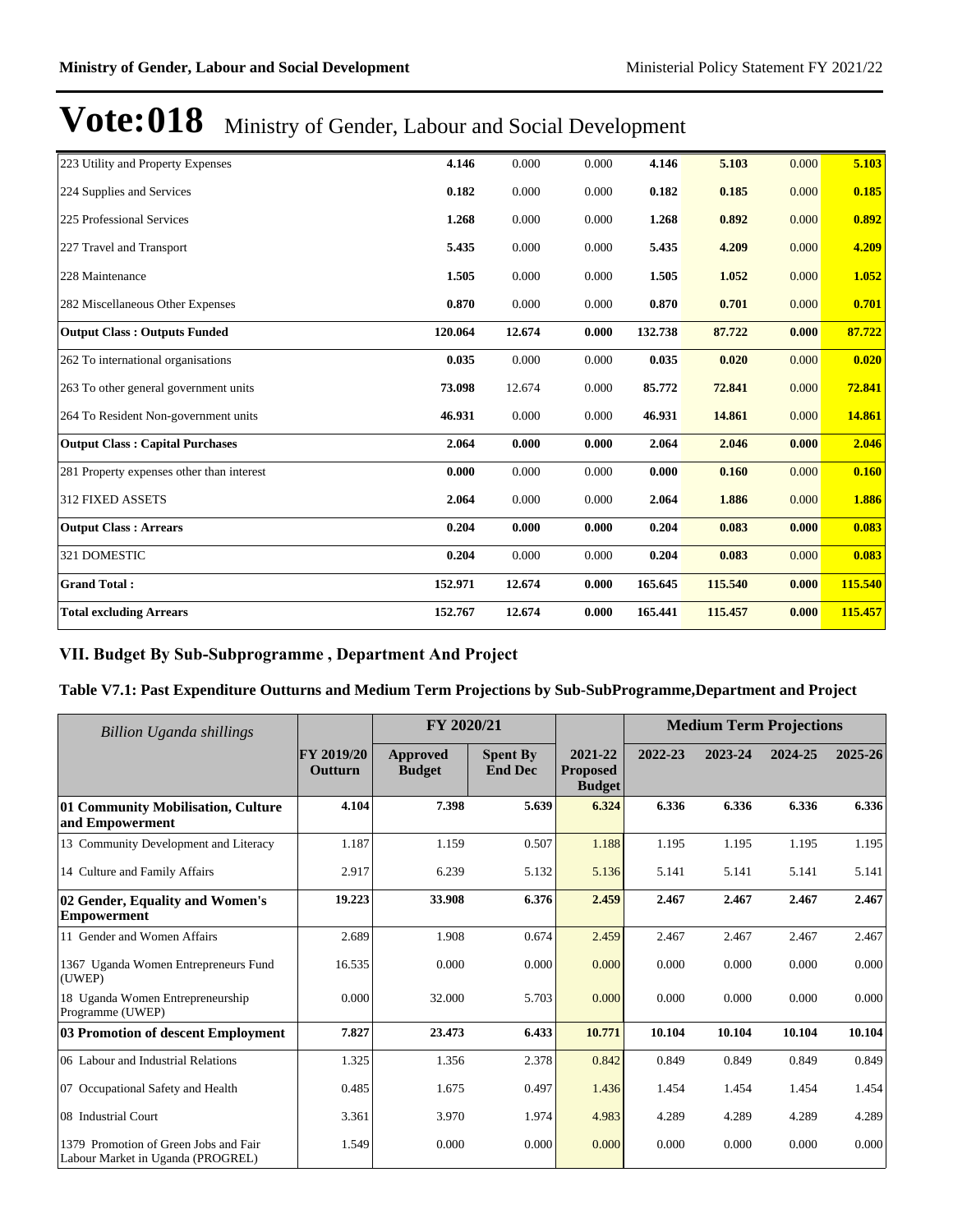| 1488 Chemical Safety & Security<br>(CHESASE) Project                                                        | 0.816   | 1.000   | 0.350  | 1.000   | 1.000   | 1.000   | 1.000   | 1.000   |
|-------------------------------------------------------------------------------------------------------------|---------|---------|--------|---------|---------|---------|---------|---------|
| 15 Employment Services                                                                                      | 0.291   | 0.500   | 0.084  | 0.211   | 0.213   | 0.213   | 0.213   | 0.213   |
| 1515 Strengthening Social Risk Management<br>and Gender - Based Violence Prevention and<br>Response Project | 0.000   | 12.674  | 0.000  | 0.000   | 0.000   | 0.000   | 0.000   | 0.000   |
| 19 Promotion of Green Jobs and Fair Labour<br>Market in Uganda (PROGEL)                                     | 0.000   | 2.299   | 1.150  | 2.299   | 2.299   | 2.299   | 2.299   | 2.299   |
| 04 Social Protection for Vulnerable<br><b>Groups</b>                                                        | 74.244  | 77.862  | 40.868 | 77.128  | 77.169  | 77.169  | 77.169  | 77.169  |
| 03 Disability and Elderly                                                                                   | 66.002  | 69.803  | 37.124 | 69.061  | 69.076  | 69.076  | 69.076  | 69.076  |
| 05 Youth and Children Affairs                                                                               | 5.291   | 4.505   | 2.342  | 4.527   | 4.546   | 4.546   | 4.546   | 4.546   |
| 12 Equity and Rights                                                                                        | 0.203   | 0.254   | 0.041  | 0.240   | 0.248   | 0.247   | 0.247   | 0.247   |
| 1557 Youth Livelihood Project Phase II                                                                      | 2.749   | 3.300   | 1.360  | 3.300   | 3.300   | 3.300   | 3.300   | 3.300   |
| 49 General Administration, Policy and<br><b>Planning</b>                                                    | 22.892  | 23.003  | 7.112  | 18.857  | 19.583  | 19.583  | 19.583  | 19.583  |
| 01 Headquarters, Planning and Policy                                                                        | 14.955  | 9.623   | 2.550  | 9.846   | 9.872   | 9.872   | 9.872   | 9.872   |
| 0345 Strengthening MSLGD                                                                                    | 2.734   | 0.000   | 0.000  | 0.000   | 0.000   | 0.000   | 0.000   | 0.000   |
| 09 Office of the D/G&CD D/SP and D/L                                                                        | 0.182   | 0.000   | 0.000  | 0.000   | 0.000   | 0.000   | 0.000   | 0.000   |
| 16 Internal Audit                                                                                           | 0.066   | 0.093   | 0.013  | 0.105   | 0.108   | 0.108   | 0.108   | 0.108   |
| 1627 Retooling of Ministry of Gender,<br>Labour and Social Development and its<br>Institutions.             | 0.000   | 4.187   | 0.566  | 4.187   | 4.187   | 4.187   | 4.187   | 4.187   |
| 17 Human Resource Management<br>Department                                                                  | 4.955   | 9.101   | 3.983  | 4.719   | 5.415   | 5.415   | 5.415   | 5.415   |
| <b>Total for the Vote</b>                                                                                   | 128.290 | 165.645 | 66.428 | 115.540 | 115.659 | 115.659 | 115.659 | 115.659 |
| <b>Total Excluding Arrears</b>                                                                              | 122.436 | 165.441 | 66.340 | 115.457 | 115.659 | 115.659 | 115.659 | 115.659 |

#### **VIII. Sub-SubProgramme Performance and Medium Term Plans**

#### **Table V8.1: Sub-SubProgramme Outcome and Outcome Indicators**

|                             | <b>Sub-SubProgramme:</b> 01 Community Mobilisation, Culture and Empowerment        |                                                                                                                                                          |                  |                            |            |            |  |
|-----------------------------|------------------------------------------------------------------------------------|----------------------------------------------------------------------------------------------------------------------------------------------------------|------------------|----------------------------|------------|------------|--|
| $\mathbf{Objective:}$       |                                                                                    | To Mobilize and empower communities to appreciate, access, participate in, manage and demand<br>accountability in public and community based initiatives |                  |                            |            |            |  |
| <b>Responsible Officer:</b> | <b>Commissioner Community Development and Literacy</b>                             |                                                                                                                                                          |                  |                            |            |            |  |
| Outcome:                    | Empowered Communities for involvement and participation in the development process |                                                                                                                                                          |                  |                            |            |            |  |
|                             | 1. Empowered communities for increased involvement in the development process      |                                                                                                                                                          |                  |                            |            |            |  |
|                             |                                                                                    |                                                                                                                                                          |                  | <b>Performance Targets</b> |            |            |  |
|                             | <b>Outcome Indicators</b>                                                          |                                                                                                                                                          |                  | 2021/22                    | 2022/23    | 2023/24    |  |
|                             |                                                                                    | <b>Baseline</b>                                                                                                                                          | <b>Base year</b> | <b>Target</b>              | Projection | Projection |  |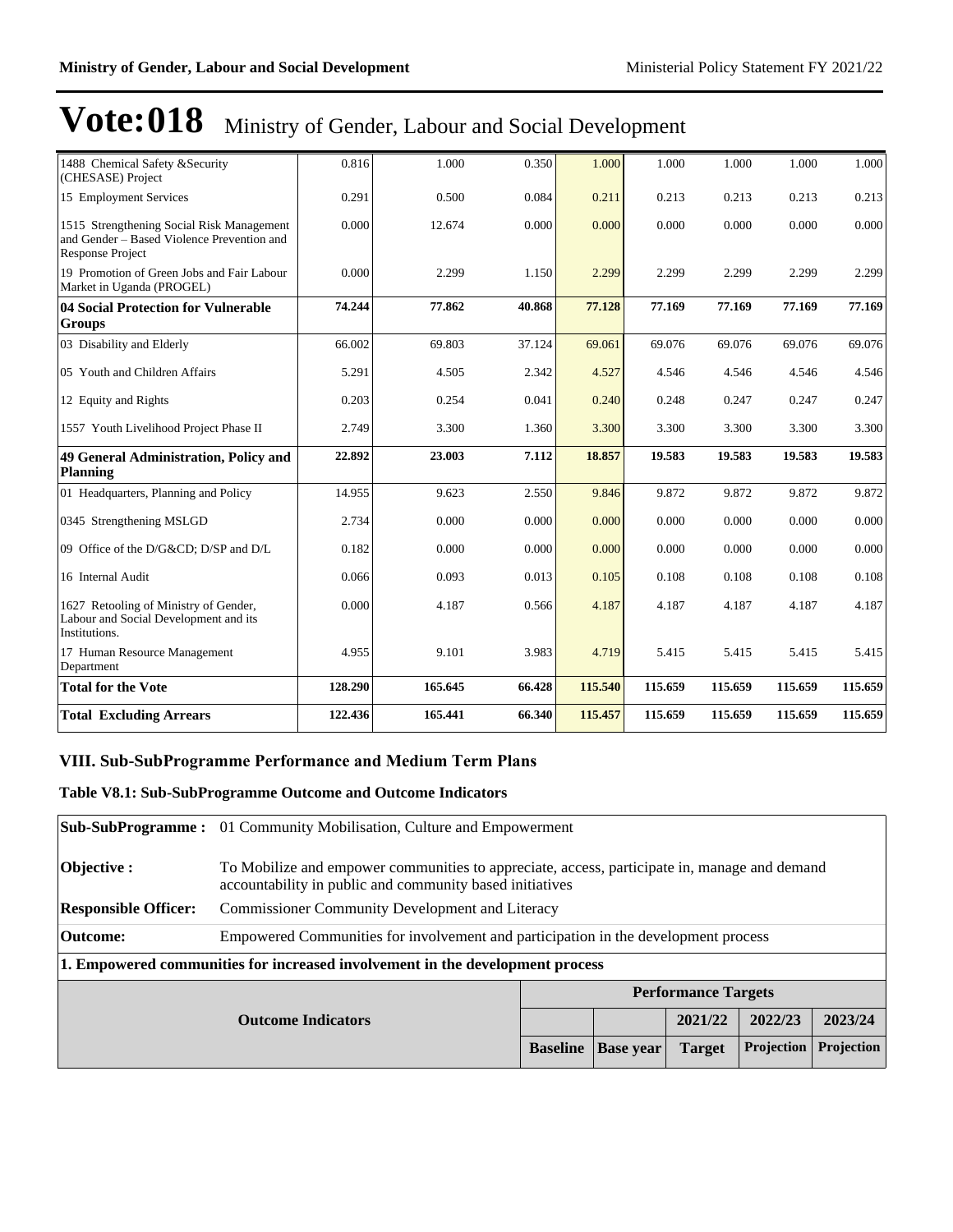| • Adult literacy rate by sex and disability                                                                |                                                                                                                              | 70.2%           | 2019             | 72%                        | 73%          | 74%        |
|------------------------------------------------------------------------------------------------------------|------------------------------------------------------------------------------------------------------------------------------|-----------------|------------------|----------------------------|--------------|------------|
|                                                                                                            | <b>Department: 13 Community Development and Literacy</b>                                                                     |                 |                  |                            |              |            |
|                                                                                                            | Budget Output: 01 Policies, Sector plans Guidelines and Standards on Community Mobilisation and Empowerment                  |                 |                  |                            |              |            |
| developed,                                                                                                 | Number of Policies, Plans Guidelines and Standards on Community Mobilisation and Empowerment                                 |                 |                  |                            | $\mathbf{1}$ | 1          |
| reviewed                                                                                                   | Number of Policies, Plans Guidelines and Standards on Community Mobilisation and Empowerment                                 |                 |                  |                            | $\mathbf{1}$ | 1          |
| <b>Budget Output: 02 Advocacy and Networking</b>                                                           |                                                                                                                              |                 |                  |                            |              |            |
|                                                                                                            | Number of awareness campaigns on community mobilisation and empowerment programmes conducted                                 |                 |                  |                            | 6            | 6          |
|                                                                                                            | <b>Budget Output: 04 Training, Skills Development and Training Materials</b>                                                 |                 |                  |                            |              |            |
|                                                                                                            | Number of Community Empowerment learners trained in basic literacy and numeracy skills                                       |                 |                  | 1,200                      | 2,400        | 2,400      |
|                                                                                                            | <b>Budget Output: 05 Monitoring, Technical Support Supervision and Backstopping</b>                                          |                 |                  |                            |              |            |
|                                                                                                            | Number of Local Governments monitored and supervised on community mbilisation functions                                      |                 |                  | 60                         | 132          | 132        |
|                                                                                                            | Number of stakeholders mentored on community mobilisation function                                                           |                 |                  | 240                        | 528          | 528        |
| <b>Department: 14 Culture and Family Affairs</b>                                                           |                                                                                                                              |                 |                  |                            |              |            |
|                                                                                                            | Budget Output: 01 Policies, Sector plans Guidelines and Standards on Community Mobilisation and Empowerment                  |                 |                  |                            |              |            |
| Number of Policies, Plans Guidelines and Standards on Community Mobilisation and Empowerment<br>developed, |                                                                                                                              |                 |                  |                            | 4            | 5          |
| <b>Budget Output: 02 Advocacy and Networking</b>                                                           |                                                                                                                              |                 |                  |                            |              |            |
|                                                                                                            | Number of awareness campaigns on community mobilisation and empowerment programmes conducted                                 |                 |                  | 15                         | 24           | 20         |
|                                                                                                            | <b>Budget Output: 05 Monitoring, Technical Support Supervision and Backstopping</b>                                          |                 |                  |                            |              |            |
|                                                                                                            | Number of Local Governments monitored and supervised on community mbilisation functions                                      |                 |                  | 40                         | 30           | 50         |
|                                                                                                            | <b>Budget Output: 51 Support to Traditional Leaders provided</b>                                                             |                 |                  |                            |              |            |
| No of traditional / cultural leaders supported                                                             |                                                                                                                              |                 |                  | 16                         | 19           | 25         |
|                                                                                                            | <b>Budget Output: 54 Sector Institutions and Implementing Partners Supported</b>                                             |                 |                  |                            |              |            |
| Number of institutions supported                                                                           |                                                                                                                              |                 |                  |                            | 1            | 1          |
|                                                                                                            | Sub-SubProgramme: 02 Gender, Equality and Women's Empowerment                                                                |                 |                  |                            |              |            |
| Objective:                                                                                                 | To address inequality and exclusion in access, control, ownership and participation among men, women,                        |                 |                  |                            |              |            |
| <b>Responsible Officer:</b>                                                                                | girls and boys and other vulnerable groups across all sectors at all levels.<br><b>Commissioner Gender and Women Affairs</b> |                 |                  |                            |              |            |
| <b>Outcome:</b>                                                                                            | Gender equality and women's empowerment programming enhanced                                                                 |                 |                  |                            |              |            |
|                                                                                                            | 1. Enhanced gender equality and womens empowerment                                                                           |                 |                  |                            |              |            |
|                                                                                                            |                                                                                                                              |                 |                  | <b>Performance Targets</b> |              |            |
|                                                                                                            | <b>Outcome Indicators</b>                                                                                                    |                 |                  | 2021/22                    | 2022/23      | 2023/24    |
|                                                                                                            |                                                                                                                              | <b>Baseline</b> | <b>Base year</b> | <b>Target</b>              | Projection   | Projection |
| · Percentage of women in descision making positions                                                        |                                                                                                                              | 35%             | 2019             | 36%                        | 37%          | 40%        |
| <b>Department: 11 Gender and Women Affairs</b>                                                             |                                                                                                                              |                 |                  |                            |              |            |
|                                                                                                            |                                                                                                                              |                 |                  |                            |              |            |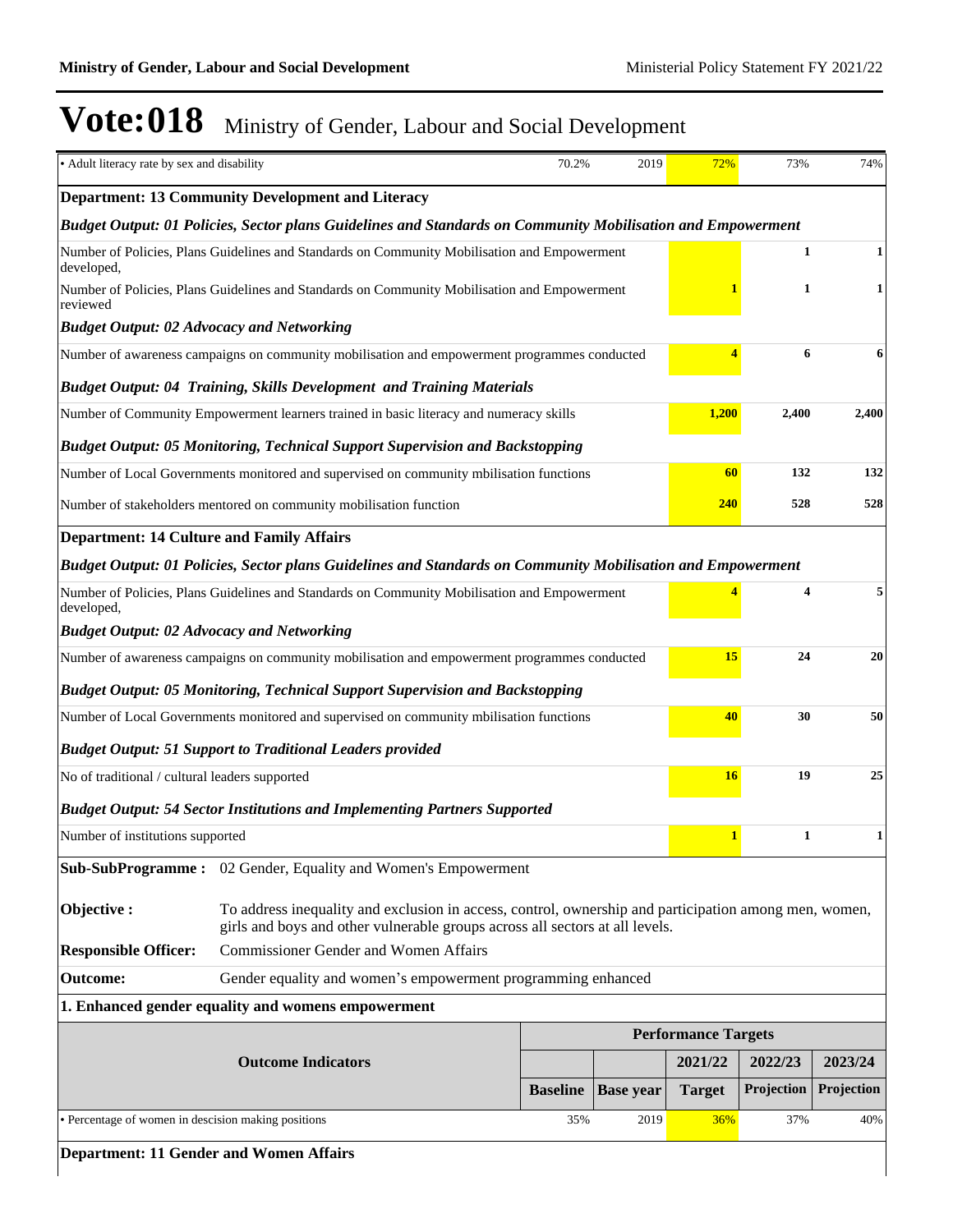| Number of Policies, Guidelines and Standards for mainstreaming Gender & Other Social Dev't Concerns<br>$\mathbf{1}$<br>1<br>developed<br><b>Budget Output: 02 Advocacy and Networking</b><br>$\overline{\mathbf{4}}$<br>Number of Gender awareness and advocacy campaigns conducted<br>4<br><b>Budget Output: 04 Capacity building for Gender and Rights Equality and Equity</b><br><b>200</b><br>400<br>600<br>Number of stakeholders mentored on integrating gender, GBV concerns in their Plans and Budgets<br>20<br>40<br>60<br>Number of local Governments and MDAs monitored and supervised on gender, equality and womens<br>empowerment functions<br>Budget Output: 51 Support to National Women's Council and the Kapchorwa Women Development Group<br>$\mathbf{2}$<br>$\overline{2}$<br>$\boldsymbol{2}$<br>Number of institutions supported<br>Sub-SubProgramme: 03 Promotion of descent Employment<br>Objective:<br>To provide a conducive environment for increasing decent employment opportunities and productivity for<br>improved livelihood and social security for all.<br><b>Responsible Officer:</b><br>Director Labour, Employment Occupational Safety and Health<br>Improved working conditions<br><b>Outcome:</b><br>1. Improved environment for increasing employment and labour productivity<br><b>Performance Targets</b><br><b>Outcome Indicators</b><br>2021/22<br>2022/23<br>2023/24<br>Projection<br><b>Baseline</b><br><b>Base year</b><br><b>Target</b><br>Projection<br>• Percentage of industrial disputes resolved<br>67%<br>2015<br>90%<br>80%<br>90%<br>• Percentage of Work places adhering to OSH Standards<br>77%<br>2015<br>90%<br>92%<br>92%<br><b>Department: 06 Labour and Industrial Relations</b><br>Budget Output: 01 Policies, Laws, Regulations and Guidelines on Employment and Labour Productivity<br>$\overline{\mathbf{4}}$<br>Number of Policies, Laws, Regulations and Guidelines on labour productivity and Employment developed<br>3<br>and reviewed<br>Budget Output: 02 Inspection of Workplaces and Investigation on violation of labour standards<br>1,440<br>1,600<br>1,600<br>Number of workplaces inspected in compliance with Labour laws and standards<br><b>Budget Output: 03 Compesation of Government Workers</b><br>50<br>50<br>50<br>Number of Government Workers Compensated<br><b>Budget Output: 04 Settlement of Complaints on Non-Observance of Working Conditions</b><br><b>100</b><br>120<br>150<br>Number of Labour complaints resolved at the Ministry as the first court of instance<br><b>Budget Output: 06 Training and Skills Development</b><br>213<br>213<br>Number of labour staff trained<br>213<br>400<br>400<br>400<br>Number of stakeholders trained<br><b>Budget Output: 07 Advocacy and Networking</b><br>3 <sup>1</sup><br>3<br>$\mathbf{3}$<br>No. of national and international days commemorated |  | Budget Output: 01 Policies, Guidelines and Standards for mainstreaming Gender & Other Social Dev't Concerns |  |  |  |  |  |  |  |
|---------------------------------------------------------------------------------------------------------------------------------------------------------------------------------------------------------------------------------------------------------------------------------------------------------------------------------------------------------------------------------------------------------------------------------------------------------------------------------------------------------------------------------------------------------------------------------------------------------------------------------------------------------------------------------------------------------------------------------------------------------------------------------------------------------------------------------------------------------------------------------------------------------------------------------------------------------------------------------------------------------------------------------------------------------------------------------------------------------------------------------------------------------------------------------------------------------------------------------------------------------------------------------------------------------------------------------------------------------------------------------------------------------------------------------------------------------------------------------------------------------------------------------------------------------------------------------------------------------------------------------------------------------------------------------------------------------------------------------------------------------------------------------------------------------------------------------------------------------------------------------------------------------------------------------------------------------------------------------------------------------------------------------------------------------------------------------------------------------------------------------------------------------------------------------------------------------------------------------------------------------------------------------------------------------------------------------------------------------------------------------------------------------------------------------------------------------------------------------------------------------------------------------------------------------------------------------------------------------------------------------------------------------------------------------------------------------------------------------------------------------------------------------------------------------------------------------------------------------------------------------------------------|--|-------------------------------------------------------------------------------------------------------------|--|--|--|--|--|--|--|
|                                                                                                                                                                                                                                                                                                                                                                                                                                                                                                                                                                                                                                                                                                                                                                                                                                                                                                                                                                                                                                                                                                                                                                                                                                                                                                                                                                                                                                                                                                                                                                                                                                                                                                                                                                                                                                                                                                                                                                                                                                                                                                                                                                                                                                                                                                                                                                                                                                                                                                                                                                                                                                                                                                                                                                                                                                                                                                   |  |                                                                                                             |  |  |  |  |  |  |  |
|                                                                                                                                                                                                                                                                                                                                                                                                                                                                                                                                                                                                                                                                                                                                                                                                                                                                                                                                                                                                                                                                                                                                                                                                                                                                                                                                                                                                                                                                                                                                                                                                                                                                                                                                                                                                                                                                                                                                                                                                                                                                                                                                                                                                                                                                                                                                                                                                                                                                                                                                                                                                                                                                                                                                                                                                                                                                                                   |  |                                                                                                             |  |  |  |  |  |  |  |
|                                                                                                                                                                                                                                                                                                                                                                                                                                                                                                                                                                                                                                                                                                                                                                                                                                                                                                                                                                                                                                                                                                                                                                                                                                                                                                                                                                                                                                                                                                                                                                                                                                                                                                                                                                                                                                                                                                                                                                                                                                                                                                                                                                                                                                                                                                                                                                                                                                                                                                                                                                                                                                                                                                                                                                                                                                                                                                   |  |                                                                                                             |  |  |  |  |  |  |  |
|                                                                                                                                                                                                                                                                                                                                                                                                                                                                                                                                                                                                                                                                                                                                                                                                                                                                                                                                                                                                                                                                                                                                                                                                                                                                                                                                                                                                                                                                                                                                                                                                                                                                                                                                                                                                                                                                                                                                                                                                                                                                                                                                                                                                                                                                                                                                                                                                                                                                                                                                                                                                                                                                                                                                                                                                                                                                                                   |  |                                                                                                             |  |  |  |  |  |  |  |
|                                                                                                                                                                                                                                                                                                                                                                                                                                                                                                                                                                                                                                                                                                                                                                                                                                                                                                                                                                                                                                                                                                                                                                                                                                                                                                                                                                                                                                                                                                                                                                                                                                                                                                                                                                                                                                                                                                                                                                                                                                                                                                                                                                                                                                                                                                                                                                                                                                                                                                                                                                                                                                                                                                                                                                                                                                                                                                   |  |                                                                                                             |  |  |  |  |  |  |  |
|                                                                                                                                                                                                                                                                                                                                                                                                                                                                                                                                                                                                                                                                                                                                                                                                                                                                                                                                                                                                                                                                                                                                                                                                                                                                                                                                                                                                                                                                                                                                                                                                                                                                                                                                                                                                                                                                                                                                                                                                                                                                                                                                                                                                                                                                                                                                                                                                                                                                                                                                                                                                                                                                                                                                                                                                                                                                                                   |  |                                                                                                             |  |  |  |  |  |  |  |
|                                                                                                                                                                                                                                                                                                                                                                                                                                                                                                                                                                                                                                                                                                                                                                                                                                                                                                                                                                                                                                                                                                                                                                                                                                                                                                                                                                                                                                                                                                                                                                                                                                                                                                                                                                                                                                                                                                                                                                                                                                                                                                                                                                                                                                                                                                                                                                                                                                                                                                                                                                                                                                                                                                                                                                                                                                                                                                   |  |                                                                                                             |  |  |  |  |  |  |  |
|                                                                                                                                                                                                                                                                                                                                                                                                                                                                                                                                                                                                                                                                                                                                                                                                                                                                                                                                                                                                                                                                                                                                                                                                                                                                                                                                                                                                                                                                                                                                                                                                                                                                                                                                                                                                                                                                                                                                                                                                                                                                                                                                                                                                                                                                                                                                                                                                                                                                                                                                                                                                                                                                                                                                                                                                                                                                                                   |  |                                                                                                             |  |  |  |  |  |  |  |
|                                                                                                                                                                                                                                                                                                                                                                                                                                                                                                                                                                                                                                                                                                                                                                                                                                                                                                                                                                                                                                                                                                                                                                                                                                                                                                                                                                                                                                                                                                                                                                                                                                                                                                                                                                                                                                                                                                                                                                                                                                                                                                                                                                                                                                                                                                                                                                                                                                                                                                                                                                                                                                                                                                                                                                                                                                                                                                   |  |                                                                                                             |  |  |  |  |  |  |  |
|                                                                                                                                                                                                                                                                                                                                                                                                                                                                                                                                                                                                                                                                                                                                                                                                                                                                                                                                                                                                                                                                                                                                                                                                                                                                                                                                                                                                                                                                                                                                                                                                                                                                                                                                                                                                                                                                                                                                                                                                                                                                                                                                                                                                                                                                                                                                                                                                                                                                                                                                                                                                                                                                                                                                                                                                                                                                                                   |  |                                                                                                             |  |  |  |  |  |  |  |
|                                                                                                                                                                                                                                                                                                                                                                                                                                                                                                                                                                                                                                                                                                                                                                                                                                                                                                                                                                                                                                                                                                                                                                                                                                                                                                                                                                                                                                                                                                                                                                                                                                                                                                                                                                                                                                                                                                                                                                                                                                                                                                                                                                                                                                                                                                                                                                                                                                                                                                                                                                                                                                                                                                                                                                                                                                                                                                   |  |                                                                                                             |  |  |  |  |  |  |  |
|                                                                                                                                                                                                                                                                                                                                                                                                                                                                                                                                                                                                                                                                                                                                                                                                                                                                                                                                                                                                                                                                                                                                                                                                                                                                                                                                                                                                                                                                                                                                                                                                                                                                                                                                                                                                                                                                                                                                                                                                                                                                                                                                                                                                                                                                                                                                                                                                                                                                                                                                                                                                                                                                                                                                                                                                                                                                                                   |  |                                                                                                             |  |  |  |  |  |  |  |
|                                                                                                                                                                                                                                                                                                                                                                                                                                                                                                                                                                                                                                                                                                                                                                                                                                                                                                                                                                                                                                                                                                                                                                                                                                                                                                                                                                                                                                                                                                                                                                                                                                                                                                                                                                                                                                                                                                                                                                                                                                                                                                                                                                                                                                                                                                                                                                                                                                                                                                                                                                                                                                                                                                                                                                                                                                                                                                   |  |                                                                                                             |  |  |  |  |  |  |  |
|                                                                                                                                                                                                                                                                                                                                                                                                                                                                                                                                                                                                                                                                                                                                                                                                                                                                                                                                                                                                                                                                                                                                                                                                                                                                                                                                                                                                                                                                                                                                                                                                                                                                                                                                                                                                                                                                                                                                                                                                                                                                                                                                                                                                                                                                                                                                                                                                                                                                                                                                                                                                                                                                                                                                                                                                                                                                                                   |  |                                                                                                             |  |  |  |  |  |  |  |
|                                                                                                                                                                                                                                                                                                                                                                                                                                                                                                                                                                                                                                                                                                                                                                                                                                                                                                                                                                                                                                                                                                                                                                                                                                                                                                                                                                                                                                                                                                                                                                                                                                                                                                                                                                                                                                                                                                                                                                                                                                                                                                                                                                                                                                                                                                                                                                                                                                                                                                                                                                                                                                                                                                                                                                                                                                                                                                   |  |                                                                                                             |  |  |  |  |  |  |  |
|                                                                                                                                                                                                                                                                                                                                                                                                                                                                                                                                                                                                                                                                                                                                                                                                                                                                                                                                                                                                                                                                                                                                                                                                                                                                                                                                                                                                                                                                                                                                                                                                                                                                                                                                                                                                                                                                                                                                                                                                                                                                                                                                                                                                                                                                                                                                                                                                                                                                                                                                                                                                                                                                                                                                                                                                                                                                                                   |  |                                                                                                             |  |  |  |  |  |  |  |
|                                                                                                                                                                                                                                                                                                                                                                                                                                                                                                                                                                                                                                                                                                                                                                                                                                                                                                                                                                                                                                                                                                                                                                                                                                                                                                                                                                                                                                                                                                                                                                                                                                                                                                                                                                                                                                                                                                                                                                                                                                                                                                                                                                                                                                                                                                                                                                                                                                                                                                                                                                                                                                                                                                                                                                                                                                                                                                   |  |                                                                                                             |  |  |  |  |  |  |  |
|                                                                                                                                                                                                                                                                                                                                                                                                                                                                                                                                                                                                                                                                                                                                                                                                                                                                                                                                                                                                                                                                                                                                                                                                                                                                                                                                                                                                                                                                                                                                                                                                                                                                                                                                                                                                                                                                                                                                                                                                                                                                                                                                                                                                                                                                                                                                                                                                                                                                                                                                                                                                                                                                                                                                                                                                                                                                                                   |  |                                                                                                             |  |  |  |  |  |  |  |
|                                                                                                                                                                                                                                                                                                                                                                                                                                                                                                                                                                                                                                                                                                                                                                                                                                                                                                                                                                                                                                                                                                                                                                                                                                                                                                                                                                                                                                                                                                                                                                                                                                                                                                                                                                                                                                                                                                                                                                                                                                                                                                                                                                                                                                                                                                                                                                                                                                                                                                                                                                                                                                                                                                                                                                                                                                                                                                   |  |                                                                                                             |  |  |  |  |  |  |  |
|                                                                                                                                                                                                                                                                                                                                                                                                                                                                                                                                                                                                                                                                                                                                                                                                                                                                                                                                                                                                                                                                                                                                                                                                                                                                                                                                                                                                                                                                                                                                                                                                                                                                                                                                                                                                                                                                                                                                                                                                                                                                                                                                                                                                                                                                                                                                                                                                                                                                                                                                                                                                                                                                                                                                                                                                                                                                                                   |  |                                                                                                             |  |  |  |  |  |  |  |
|                                                                                                                                                                                                                                                                                                                                                                                                                                                                                                                                                                                                                                                                                                                                                                                                                                                                                                                                                                                                                                                                                                                                                                                                                                                                                                                                                                                                                                                                                                                                                                                                                                                                                                                                                                                                                                                                                                                                                                                                                                                                                                                                                                                                                                                                                                                                                                                                                                                                                                                                                                                                                                                                                                                                                                                                                                                                                                   |  |                                                                                                             |  |  |  |  |  |  |  |
|                                                                                                                                                                                                                                                                                                                                                                                                                                                                                                                                                                                                                                                                                                                                                                                                                                                                                                                                                                                                                                                                                                                                                                                                                                                                                                                                                                                                                                                                                                                                                                                                                                                                                                                                                                                                                                                                                                                                                                                                                                                                                                                                                                                                                                                                                                                                                                                                                                                                                                                                                                                                                                                                                                                                                                                                                                                                                                   |  |                                                                                                             |  |  |  |  |  |  |  |
|                                                                                                                                                                                                                                                                                                                                                                                                                                                                                                                                                                                                                                                                                                                                                                                                                                                                                                                                                                                                                                                                                                                                                                                                                                                                                                                                                                                                                                                                                                                                                                                                                                                                                                                                                                                                                                                                                                                                                                                                                                                                                                                                                                                                                                                                                                                                                                                                                                                                                                                                                                                                                                                                                                                                                                                                                                                                                                   |  |                                                                                                             |  |  |  |  |  |  |  |
|                                                                                                                                                                                                                                                                                                                                                                                                                                                                                                                                                                                                                                                                                                                                                                                                                                                                                                                                                                                                                                                                                                                                                                                                                                                                                                                                                                                                                                                                                                                                                                                                                                                                                                                                                                                                                                                                                                                                                                                                                                                                                                                                                                                                                                                                                                                                                                                                                                                                                                                                                                                                                                                                                                                                                                                                                                                                                                   |  |                                                                                                             |  |  |  |  |  |  |  |
|                                                                                                                                                                                                                                                                                                                                                                                                                                                                                                                                                                                                                                                                                                                                                                                                                                                                                                                                                                                                                                                                                                                                                                                                                                                                                                                                                                                                                                                                                                                                                                                                                                                                                                                                                                                                                                                                                                                                                                                                                                                                                                                                                                                                                                                                                                                                                                                                                                                                                                                                                                                                                                                                                                                                                                                                                                                                                                   |  |                                                                                                             |  |  |  |  |  |  |  |
|                                                                                                                                                                                                                                                                                                                                                                                                                                                                                                                                                                                                                                                                                                                                                                                                                                                                                                                                                                                                                                                                                                                                                                                                                                                                                                                                                                                                                                                                                                                                                                                                                                                                                                                                                                                                                                                                                                                                                                                                                                                                                                                                                                                                                                                                                                                                                                                                                                                                                                                                                                                                                                                                                                                                                                                                                                                                                                   |  |                                                                                                             |  |  |  |  |  |  |  |
|                                                                                                                                                                                                                                                                                                                                                                                                                                                                                                                                                                                                                                                                                                                                                                                                                                                                                                                                                                                                                                                                                                                                                                                                                                                                                                                                                                                                                                                                                                                                                                                                                                                                                                                                                                                                                                                                                                                                                                                                                                                                                                                                                                                                                                                                                                                                                                                                                                                                                                                                                                                                                                                                                                                                                                                                                                                                                                   |  |                                                                                                             |  |  |  |  |  |  |  |
|                                                                                                                                                                                                                                                                                                                                                                                                                                                                                                                                                                                                                                                                                                                                                                                                                                                                                                                                                                                                                                                                                                                                                                                                                                                                                                                                                                                                                                                                                                                                                                                                                                                                                                                                                                                                                                                                                                                                                                                                                                                                                                                                                                                                                                                                                                                                                                                                                                                                                                                                                                                                                                                                                                                                                                                                                                                                                                   |  |                                                                                                             |  |  |  |  |  |  |  |
|                                                                                                                                                                                                                                                                                                                                                                                                                                                                                                                                                                                                                                                                                                                                                                                                                                                                                                                                                                                                                                                                                                                                                                                                                                                                                                                                                                                                                                                                                                                                                                                                                                                                                                                                                                                                                                                                                                                                                                                                                                                                                                                                                                                                                                                                                                                                                                                                                                                                                                                                                                                                                                                                                                                                                                                                                                                                                                   |  |                                                                                                             |  |  |  |  |  |  |  |
|                                                                                                                                                                                                                                                                                                                                                                                                                                                                                                                                                                                                                                                                                                                                                                                                                                                                                                                                                                                                                                                                                                                                                                                                                                                                                                                                                                                                                                                                                                                                                                                                                                                                                                                                                                                                                                                                                                                                                                                                                                                                                                                                                                                                                                                                                                                                                                                                                                                                                                                                                                                                                                                                                                                                                                                                                                                                                                   |  |                                                                                                             |  |  |  |  |  |  |  |
|                                                                                                                                                                                                                                                                                                                                                                                                                                                                                                                                                                                                                                                                                                                                                                                                                                                                                                                                                                                                                                                                                                                                                                                                                                                                                                                                                                                                                                                                                                                                                                                                                                                                                                                                                                                                                                                                                                                                                                                                                                                                                                                                                                                                                                                                                                                                                                                                                                                                                                                                                                                                                                                                                                                                                                                                                                                                                                   |  |                                                                                                             |  |  |  |  |  |  |  |
|                                                                                                                                                                                                                                                                                                                                                                                                                                                                                                                                                                                                                                                                                                                                                                                                                                                                                                                                                                                                                                                                                                                                                                                                                                                                                                                                                                                                                                                                                                                                                                                                                                                                                                                                                                                                                                                                                                                                                                                                                                                                                                                                                                                                                                                                                                                                                                                                                                                                                                                                                                                                                                                                                                                                                                                                                                                                                                   |  |                                                                                                             |  |  |  |  |  |  |  |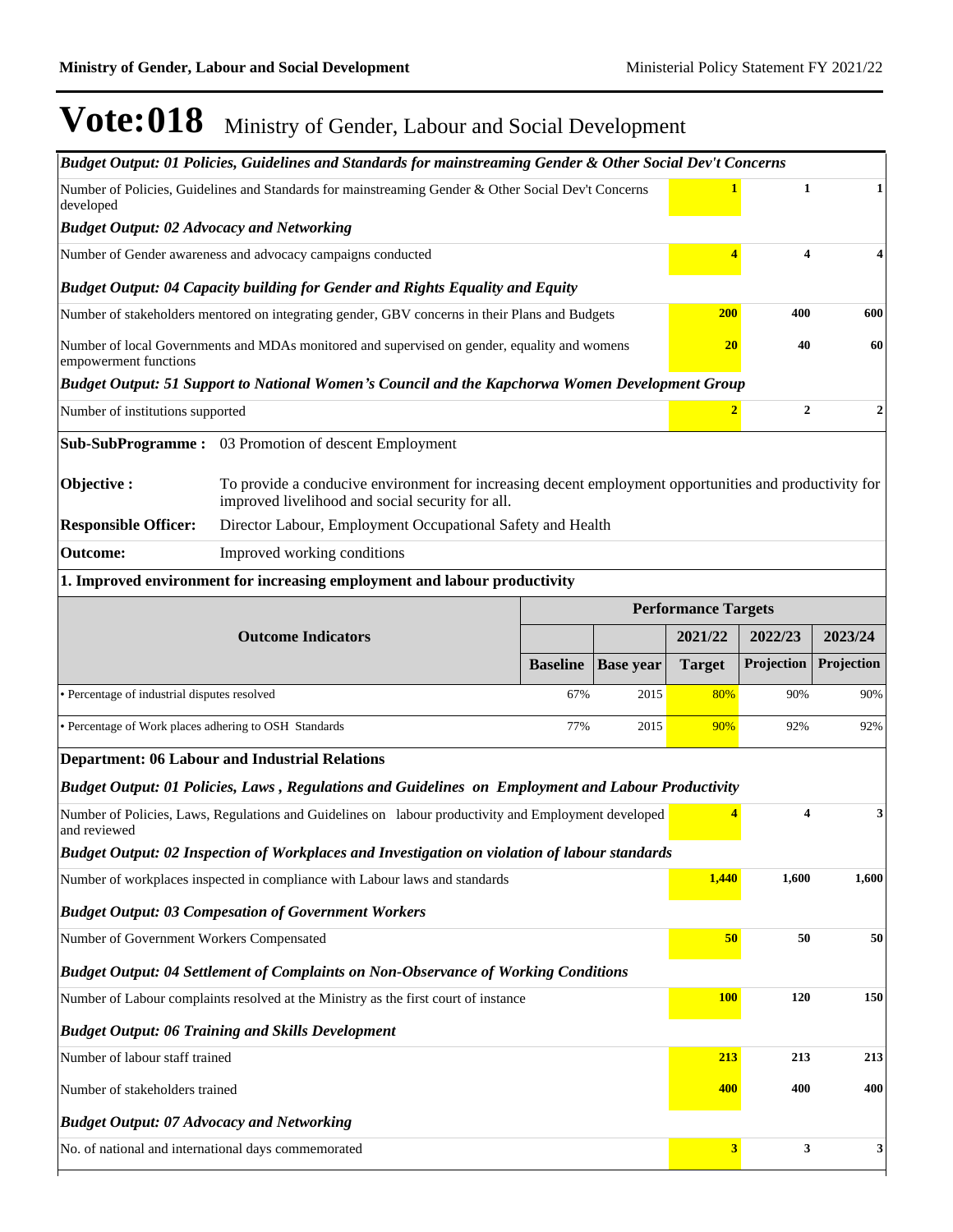|                                                     | Department: 07 Occupational Safety and Health                                                                                     |            |                         |              |
|-----------------------------------------------------|-----------------------------------------------------------------------------------------------------------------------------------|------------|-------------------------|--------------|
|                                                     | Budget Output: 01 Policies, Laws, Regulations and Guidelines on Employment and Labour Productivity                                |            |                         |              |
| and reviewed                                        | Number of Policies, Laws, Regulations and Guidelines on labour productivity and Employment developed                              | 12         | 10                      | 10           |
|                                                     | Budget Output: 02 Inspection of Workplaces and Investigation on violation of labour standards                                     |            |                         |              |
|                                                     | Number of workplaces inspected in compliance with Labour laws and standards                                                       | 2,400      | 2,500                   | 2,600        |
|                                                     | <b>Budget Output: 06 Training and Skills Development</b>                                                                          |            |                         |              |
| Number of labour staff trained                      |                                                                                                                                   | 30         | 30                      | 200          |
| Number of stakeholders trained                      |                                                                                                                                   | 70         | 150                     | 300          |
| <b>Budget Output: 07 Advocacy and Networking</b>    |                                                                                                                                   |            |                         |              |
| No. of national and international days commemorated |                                                                                                                                   |            | $\mathbf{1}$            | 1            |
|                                                     | Budget Output: 51 Contribution to Membership of International Organisations (ILO, ARLAC, EAC, OPCW)                               |            |                         |              |
| Number of international organisations subscribed to |                                                                                                                                   |            | $\mathbf{1}$            | $\mathbf{1}$ |
|                                                     | Project: 1488 Chemical Safety & Security (CHESASE) Project                                                                        |            |                         |              |
|                                                     | Budget Output: 01 Policies, Laws, Regulations and Guidelines on Employment and Labour Productivity                                |            |                         |              |
| and reviewed                                        | Number of Policies, Laws, Regulations and Guidelines on labour productivity and Employment developed                              | 3          | $\mathbf{1}$            | 2            |
|                                                     | Budget Output: 02 Inspection of Workplaces and Investigation on violation of labour standards                                     |            |                         |              |
|                                                     | Number of workplaces inspected in compliance with Labour laws and standards                                                       | <b>120</b> | 150                     | 200          |
|                                                     | <b>Budget Output: 06 Training and Skills Development</b>                                                                          |            |                         |              |
| Number of stakeholders sensitized                   |                                                                                                                                   | 30         | 50                      | 70           |
| <b>Budget Output: 07 Advocacy and Networking</b>    |                                                                                                                                   |            |                         |              |
| No. of national and international days commemorated |                                                                                                                                   | 4          | $\overline{\mathbf{4}}$ | 4            |
| <b>Department: 15 Employment Services</b>           |                                                                                                                                   |            |                         |              |
|                                                     | Budget Output: 01 Policies, Laws, Regulations and Guidelines on Employment and Labour Productivity                                |            |                         |              |
| and reviewed                                        | Number of Policies, Laws, Regulations and Guidelines on labour productivity and Employment developed                              |            | 5                       | 5            |
|                                                     | Budget Output: 02 Inspection of Workplaces and Investigation on violation of labour standards                                     |            |                         |              |
|                                                     | Number of workplaces inspected in compliance with Labour laws and standards                                                       | <b>309</b> | 500                     | 800          |
|                                                     | <b>Budget Output: 06 Training and Skills Development</b>                                                                          |            |                         |              |
| Number of labour staff trained                      |                                                                                                                                   | 240        | 240                     | 240          |
| Number of stakeholders sensitized                   |                                                                                                                                   | <b>290</b> | 300                     | 320          |
|                                                     | Sub-SubProgramme: 04 Social Protection for Vulnerable Groups                                                                      |            |                         |              |
| Objective:                                          | To protect and support vulnerable groups from deprivation and livelihood risks and participate in the<br>development process; and |            |                         |              |
|                                                     | To provide care and support to the vulnerable groups                                                                              |            |                         |              |
|                                                     |                                                                                                                                   |            |                         |              |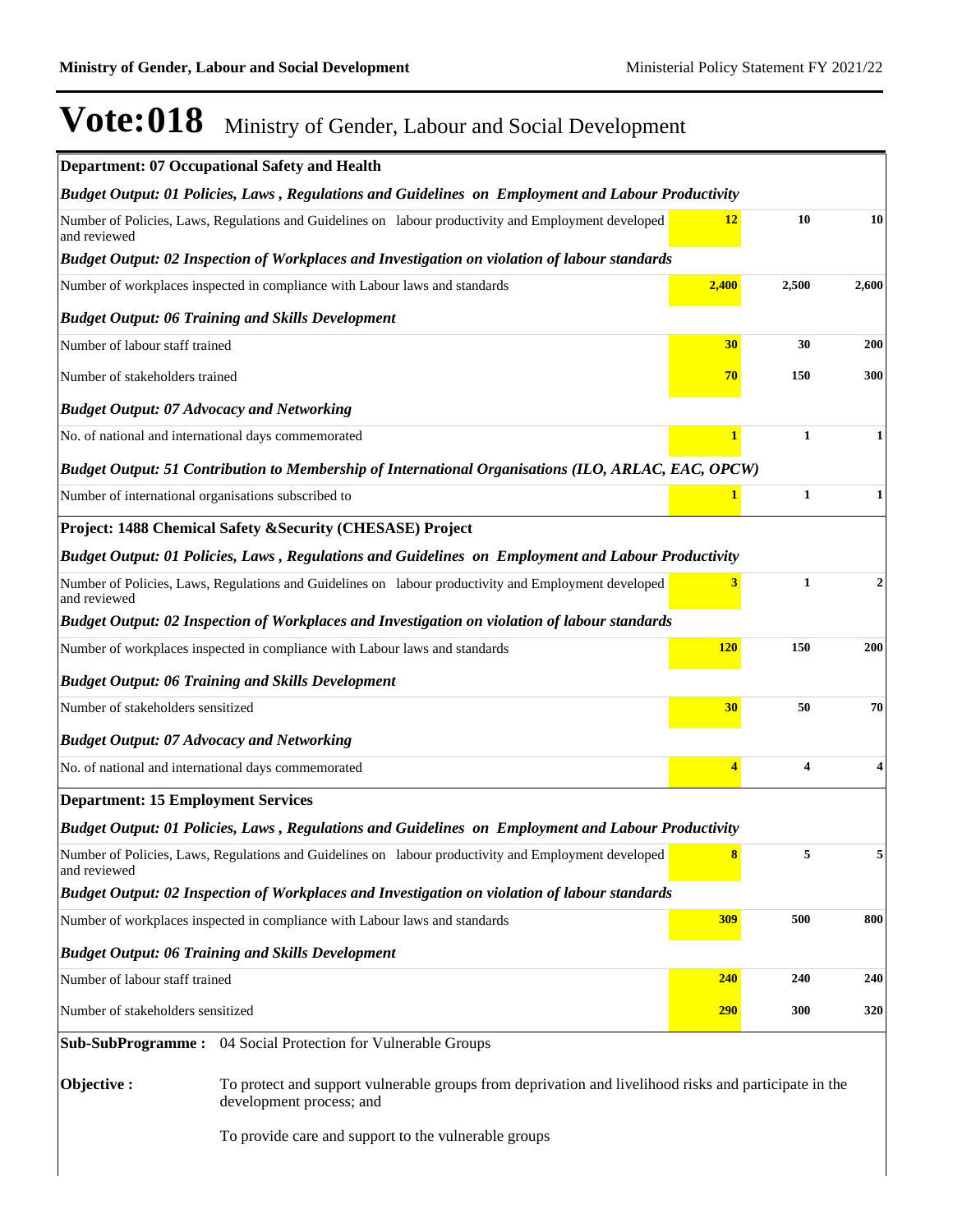| <b>Responsible Officer:</b><br><b>Commissioner Youth and Children Affairs</b>                |                 |                  |                            |                         |                  |
|----------------------------------------------------------------------------------------------|-----------------|------------------|----------------------------|-------------------------|------------------|
| <b>Outcome:</b><br>Resilient and empowered vulnerable and marginalized groups                |                 |                  |                            |                         |                  |
| 1. Vulnerable and marginalised persons protected from deprivation                            |                 |                  |                            |                         |                  |
|                                                                                              |                 |                  | <b>Performance Targets</b> |                         |                  |
| <b>Outcome Indicators</b>                                                                    |                 |                  | 2021/22                    | 2022/23                 | 2023/24          |
|                                                                                              | <b>Baseline</b> | <b>Base year</b> | <b>Target</b>              | Projection              | Projection       |
| • Proportion of targeted youth accessing livelihood support from Government                  | 46%             | 2018             | 75%                        | 80%                     | 85%              |
| · Percentage of targeted Older Persons accessing grants                                      | 70%             | 2019             | 85%                        | 90%                     | 90%              |
| <b>Department: 03 Disability and Elderly</b>                                                 |                 |                  |                            |                         |                  |
| Budget Output: 01 Policies, Guidelines, Laws, Regulations and Standards on Vulnerable Groups |                 |                  |                            |                         |                  |
| Number of Policies, Plans Guidelines and Standards on Social Protection developed            |                 |                  | $\overline{2}$             | $\mathbf{1}$            | 1                |
| Number of Policies, Plans Guidelines and Standards on Social Protection reviewed             |                 |                  | 1                          | 1                       |                  |
| <b>Budget Output: 02 Advocacy and Networking</b>                                             |                 |                  |                            |                         |                  |
| Number of awareness and advocacy campaigns conducted on Social Protection Programmes         |                 |                  | 4                          | $\overline{\mathbf{4}}$ | 4                |
| <b>Budget Output: 03 Monitoring and Evaluation of Programmes for Vulnerable Groups</b>       |                 |                  |                            |                         |                  |
| Number of Ministries, Departmenst, Agencies and LGs monitored                                |                 |                  | 28                         | 28                      | 30               |
| Number of stakeholders mentored on Social Protection programmes                              |                 |                  | 60                         | 140                     | 140              |
| <b>Budget Output: 04 Training and Skills Development</b>                                     |                 |                  |                            |                         |                  |
| Number of stakeholders sensitised                                                            |                 |                  | <b>10</b>                  | 15                      | 20               |
| Number of youth trained in non formal vocational and life skills                             |                 |                  | <b>300</b>                 | 350                     | 400              |
| <b>Budget Output: 51 Support to councils provided</b>                                        |                 |                  |                            |                         |                  |
| No.of councils supported                                                                     |                 |                  | $\overline{2}$             | $\mathbf{2}$            | $\boldsymbol{2}$ |
| <b>Department: 05 Youth and Children Affairs</b>                                             |                 |                  |                            |                         |                  |
| Budget Output: 01 Policies, Guidelines, Laws, Regulations and Standards on Vulnerable Groups |                 |                  |                            |                         |                  |
| Number of Policies, Plans Guidelines and Standards on Social Protection reviewed             |                 |                  | $\overline{2}$             | $\mathbf{2}$            | $\boldsymbol{2}$ |
| <b>Budget Output: 02 Advocacy and Networking</b>                                             |                 |                  |                            |                         |                  |
| Number of awareness and advocacy campaigns conducted on Social Protection Programmes         |                 |                  | $\overline{\mathbf{3}}$    | 3                       | 3                |
| <b>Budget Output: 03 Monitoring and Evaluation of Programmes for Vulnerable Groups</b>       |                 |                  |                            |                         |                  |
| Number of Ministries, Departmenst, Agencies and LGs monitored                                |                 |                  | 149                        | 149                     | 149              |
| Number of stakeholders mentored on Social Protection programmes                              |                 |                  | 220                        | 220                     | 220              |
| <b>Budget Output: 04 Training and Skills Development</b>                                     |                 |                  |                            |                         |                  |
| Number of youth trained in non formal vocational and life skills                             |                 |                  | 850                        | 1,000                   | 1,500            |
| <b>Budget Output: 05 Empowerment, Support, Care and Protection of Vulnerable Groups</b>      |                 |                  |                            |                         |                  |
| Number of children in institutions supported with formal education                           |                 |                  | 50                         | 50                      | 60               |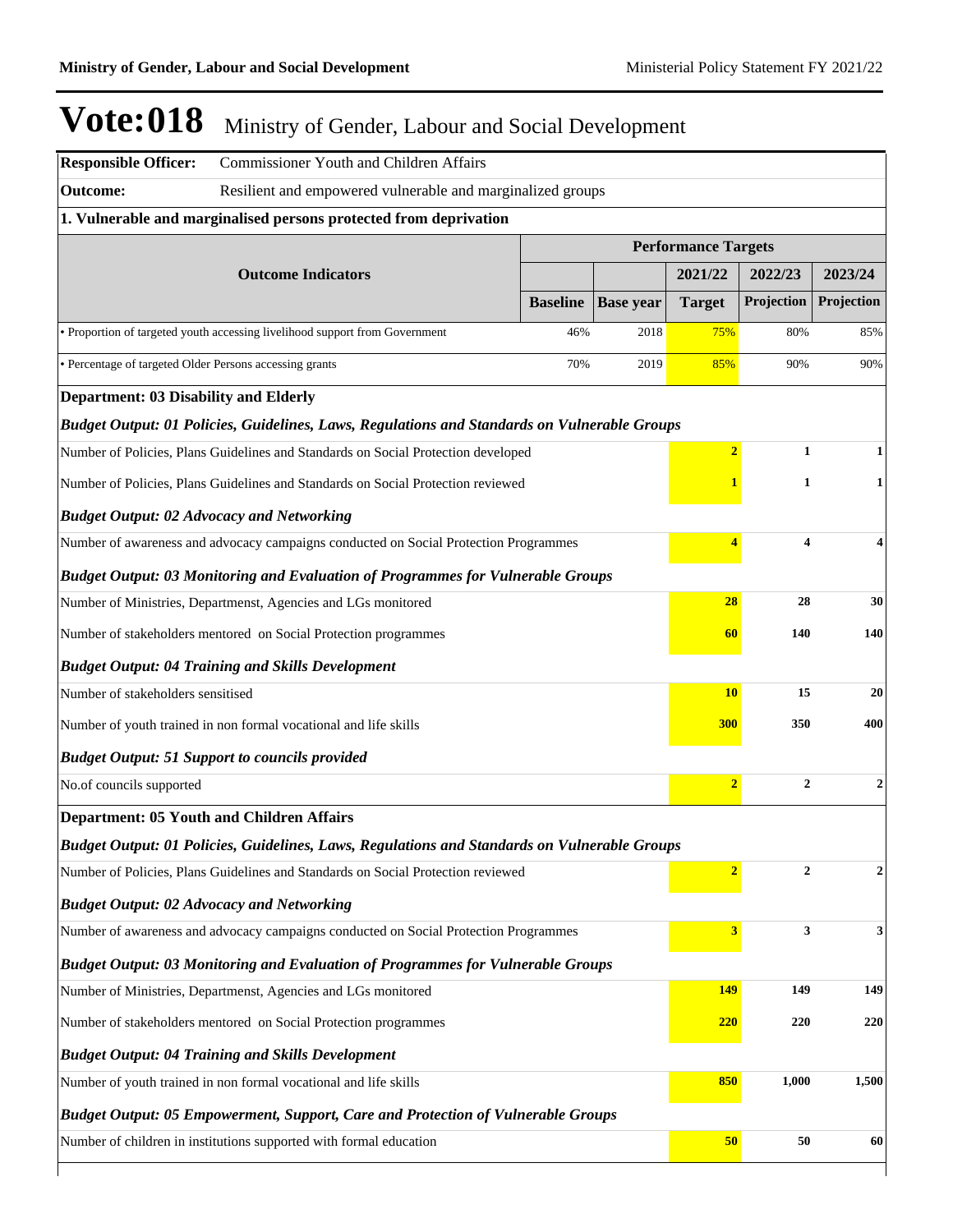|                                                     | Budget Output: 52 Support to the Renovation and Maintenance of Centres for Vulnerable Groups                                                                                                                                         |                 |                  |                            |            |                |
|-----------------------------------------------------|--------------------------------------------------------------------------------------------------------------------------------------------------------------------------------------------------------------------------------------|-----------------|------------------|----------------------------|------------|----------------|
| Number of children in ministry institutions         |                                                                                                                                                                                                                                      |                 |                  | 2,150                      | 2,150      | 2,250          |
| <b>Budget Output: 53 Support to Street Children</b> |                                                                                                                                                                                                                                      |                 |                  |                            |            |                |
| Number of street children resettled                 |                                                                                                                                                                                                                                      |                 |                  | 325                        | 300        | 250            |
| <b>Department: 12 Equity and Rights</b>             |                                                                                                                                                                                                                                      |                 |                  |                            |            |                |
|                                                     | Budget Output: 01 Policies, Guidelines, Laws, Regulations and Standards on Vulnerable Groups                                                                                                                                         |                 |                  |                            |            |                |
|                                                     | Number of Policies, Plans Guidelines and Standards on Social Protection developed                                                                                                                                                    |                 |                  |                            | 3          | $\mathbf{2}$   |
|                                                     | Number of Policies, Plans Guidelines and Standards on Social Protection reviewed                                                                                                                                                     |                 |                  |                            | 1          | $\overline{2}$ |
| <b>Budget Output: 02 Advocacy and Networking</b>    |                                                                                                                                                                                                                                      |                 |                  |                            |            |                |
|                                                     | Number of awareness and advocacy campaigns conducted on Social Protection Programmes                                                                                                                                                 |                 |                  |                            | 4          |                |
|                                                     | <b>Budget Output: 03 Monitoring and Evaluation of Programmes for Vulnerable Groups</b>                                                                                                                                               |                 |                  |                            |            |                |
|                                                     | Number of Ministries, Departmenst, Agencies and LGs monitored                                                                                                                                                                        |                 |                  | 24                         | 36         | 40             |
|                                                     | <b>Budget Output: 04 Training and Skills Development</b>                                                                                                                                                                             |                 |                  |                            |            |                |
| Number of stakeholders sensitised                   |                                                                                                                                                                                                                                      |                 |                  | 480                        | 480        | 480            |
|                                                     | Project: 1557 Youth Livelihood Project Phase II                                                                                                                                                                                      |                 |                  |                            |            |                |
| <b>Budget Output: 02 Advocacy and Networking</b>    |                                                                                                                                                                                                                                      |                 |                  |                            |            |                |
|                                                     | Number of awareness and advocacy campaigns conducted on Social Protection Programmes                                                                                                                                                 |                 |                  |                            | 4          |                |
|                                                     | <b>Budget Output: 03 Monitoring and Evaluation of Programmes for Vulnerable Groups</b>                                                                                                                                               |                 |                  |                            |            |                |
|                                                     | Number of Ministries, Departmenst, Agencies and LGs monitored                                                                                                                                                                        |                 |                  | 175                        | 175        | 175            |
|                                                     | <b>Budget Output: 04 Training and Skills Development</b>                                                                                                                                                                             |                 |                  |                            |            |                |
| Number of stakeholders sensitised                   |                                                                                                                                                                                                                                      |                 |                  | 500                        | 600        | 700            |
| <b>Sub-SubProgramme:</b>                            | 49 General Administration, Policy and Planning                                                                                                                                                                                       |                 |                  |                            |            |                |
| Objective:                                          | To Provide Technical guidance on support services for the sector on policy formulation, procurement,<br>planning, budgeting, financial management, auditing, monitoring and evaluation as well as human<br>resource development; and |                 |                  |                            |            |                |
|                                                     | To build the capacity of the Ministry and its institutions by equipping, retooling and tooling.                                                                                                                                      |                 |                  |                            |            |                |
| <b>Responsible Officer:</b>                         | Under Secretary Finance and Administration                                                                                                                                                                                           |                 |                  |                            |            |                |
| <b>Outcome:</b>                                     | Efficient and effective MGLSD                                                                                                                                                                                                        |                 |                  |                            |            |                |
|                                                     | 1. Efficient and effective Ministry of Gender, Labour and Social Development                                                                                                                                                         |                 |                  |                            |            |                |
|                                                     |                                                                                                                                                                                                                                      |                 |                  | <b>Performance Targets</b> |            |                |
|                                                     | <b>Outcome Indicators</b>                                                                                                                                                                                                            |                 |                  | 2021/22                    | 2022/23    | 2023/24        |
|                                                     |                                                                                                                                                                                                                                      | <b>Baseline</b> | <b>Base year</b> | <b>Target</b>              | Projection | Projection     |
| • Level of Strategic plan delivered                 |                                                                                                                                                                                                                                      | 64%             | 2017             | 77%                        | 80%        | 80%            |
| Budgeting instruments to NDPII                      | • Level of Compliance of Ministry of Gender, Labour and Social Development and                                                                                                                                                       | 64%             | 2017             | 76%                        | 79%        | 79%            |
|                                                     |                                                                                                                                                                                                                                      |                 |                  |                            |            |                |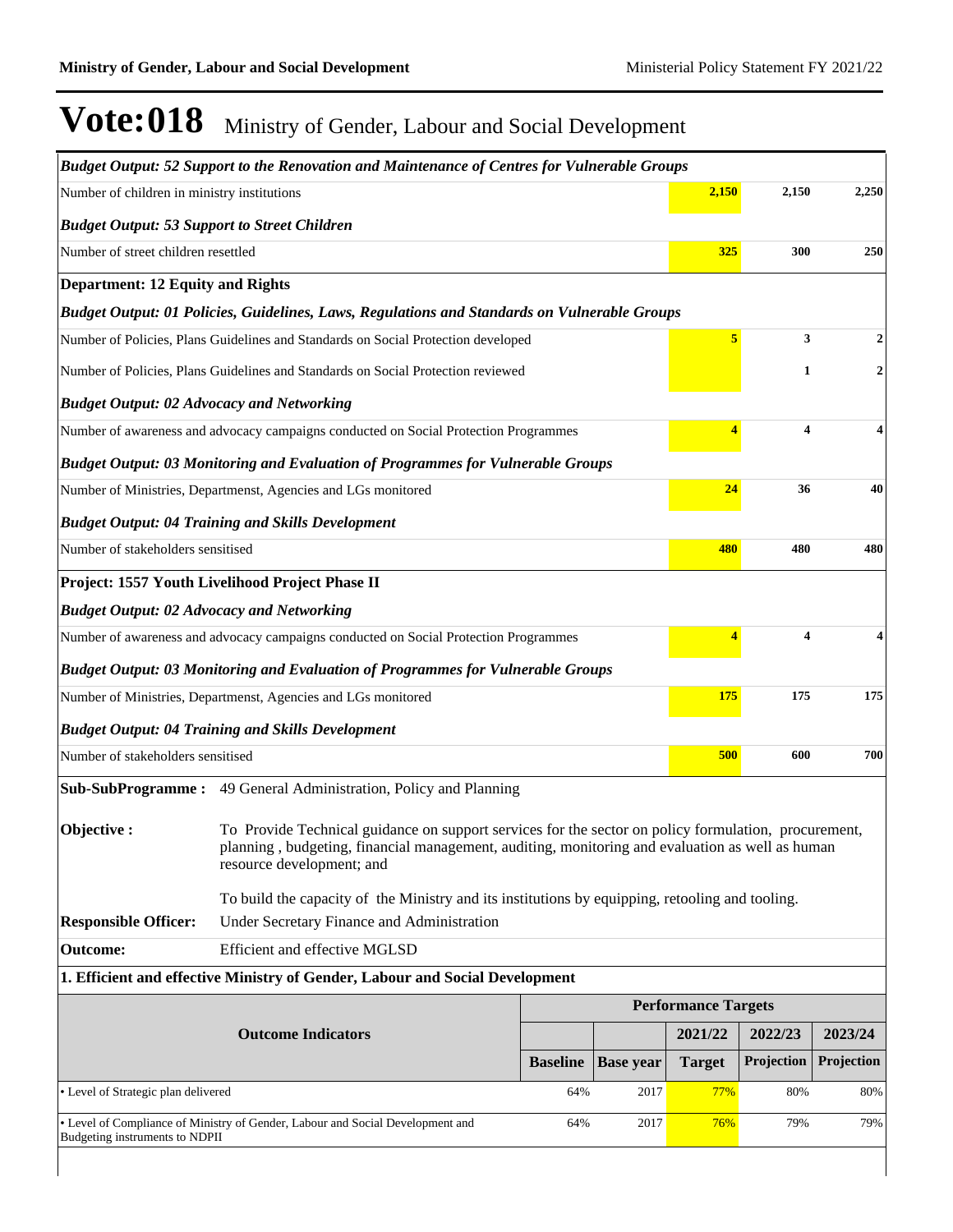| · Budget Absorption rate                                                                           | 90%             | 2017             | 100%                       | 100%                    | 100%         |  |  |
|----------------------------------------------------------------------------------------------------|-----------------|------------------|----------------------------|-------------------------|--------------|--|--|
| • Level of compliance of the Authority documents to Gender and Equity budgeting                    | 80%             | 2017             | 90%                        | 95%                     | 97%          |  |  |
| <b>Outcome:</b><br>Monitoring and Evaluation function mainstreamed                                 |                 |                  |                            |                         |              |  |  |
| 1. Efficient and effective Ministry of Gender, Labour and Social Development                       |                 |                  |                            |                         |              |  |  |
|                                                                                                    |                 |                  | <b>Performance Targets</b> |                         |              |  |  |
| <b>Outcome Indicators</b>                                                                          |                 |                  | 2021/22                    | 2022/23                 | 2023/24      |  |  |
|                                                                                                    | <b>Baseline</b> | <b>Base year</b> | <b>Target</b>              | Projection              | Projection   |  |  |
| • Annual statistical abstract produced                                                             | 100%            | 2018             | 100%                       | 100%                    | 100%         |  |  |
| <b>Department: 01 Headquarters, Planning and Policy</b>                                            |                 |                  |                            |                         |              |  |  |
| Budget Output: 01 Policy, Consultation, Planning, Resource Mobilisation and Monitoring Services    |                 |                  |                            |                         |              |  |  |
| Annual and semi-annual performance reports                                                         |                 |                  | $\overline{2}$             | $\mathbf{2}$            | 2            |  |  |
| Budget Framework Paper and Ministerial Policy Statement documents                                  |                 |                  | $\overline{2}$             | $\overline{2}$          | $\mathbf 2$  |  |  |
| Final accounts                                                                                     |                 |                  |                            | $\mathbf{1}$            | 1            |  |  |
| <b>Department: 16 Internal Audit</b>                                                               |                 |                  |                            |                         |              |  |  |
| Budget Output: 02 Support Services (Finance and Administration) to the Ministry Provided           |                 |                  |                            |                         |              |  |  |
| Number of management and inspection reports produced                                               |                 |                  | $\overline{9}$             | 18                      | 18           |  |  |
| Project: 1627 Retooling of Ministry of Gender, Labour and Social Development and its Institutions. |                 |                  |                            |                         |              |  |  |
| Budget Output: 01 Policy, Consultation, Planning, Resource Mobilisation and Monitoring Services    |                 |                  |                            |                         |              |  |  |
| Annual and semi-annual performance reports                                                         |                 |                  | $\overline{\mathbf{4}}$    | $\overline{\mathbf{4}}$ | 4            |  |  |
| Budget Framework Paper and Ministerial Policy Statement documents                                  |                 | 1                | 1                          |                         |              |  |  |
| Final accounts                                                                                     |                 | 1                | 1                          |                         |              |  |  |
| <b>Budget Output: 02 Support Services (Finance and Administration) to the Ministry Provided</b>    |                 |                  |                            |                         |              |  |  |
| Number of management and inspection reports produced                                               |                 |                  | $\mathbf{1}$               | $\mathbf{1}$            | $\mathbf{1}$ |  |  |
| <b>Budget Output: 72 Government Buildings and Administrative Infrastructure</b>                    |                 |                  |                            |                         |              |  |  |
| Number of institutions rehabilitated                                                               |                 |                  |                            | 5                       | 5            |  |  |
| Number of centres renovated                                                                        |                 | 5                | 5                          | 5                       |              |  |  |
| Budget Output: 76 Purchase of Office and ICT Equipment, including Software                         |                 |                  |                            |                         |              |  |  |
| Number of Office and ICT Equipment, including Software                                             | 69              | ${\bf 70}$       | 70                         |                         |              |  |  |
| <b>Budget Output: 77 Purchase of Specialised Machinery &amp; Equipment</b>                         |                 |                  |                            |                         |              |  |  |
| Number and type of specialised machinery for institutions procured                                 | <b>10</b>       | 10               | 10                         |                         |              |  |  |
| <b>Budget Output: 78 Purchase of Office and Residential Furniture and Fittings</b>                 |                 |                  |                            |                         |              |  |  |
| Number of Office and Residential Furniture and Fittings                                            |                 |                  | <b>100</b>                 | 100                     | <b>100</b>   |  |  |
|                                                                                                    |                 |                  |                            |                         |              |  |  |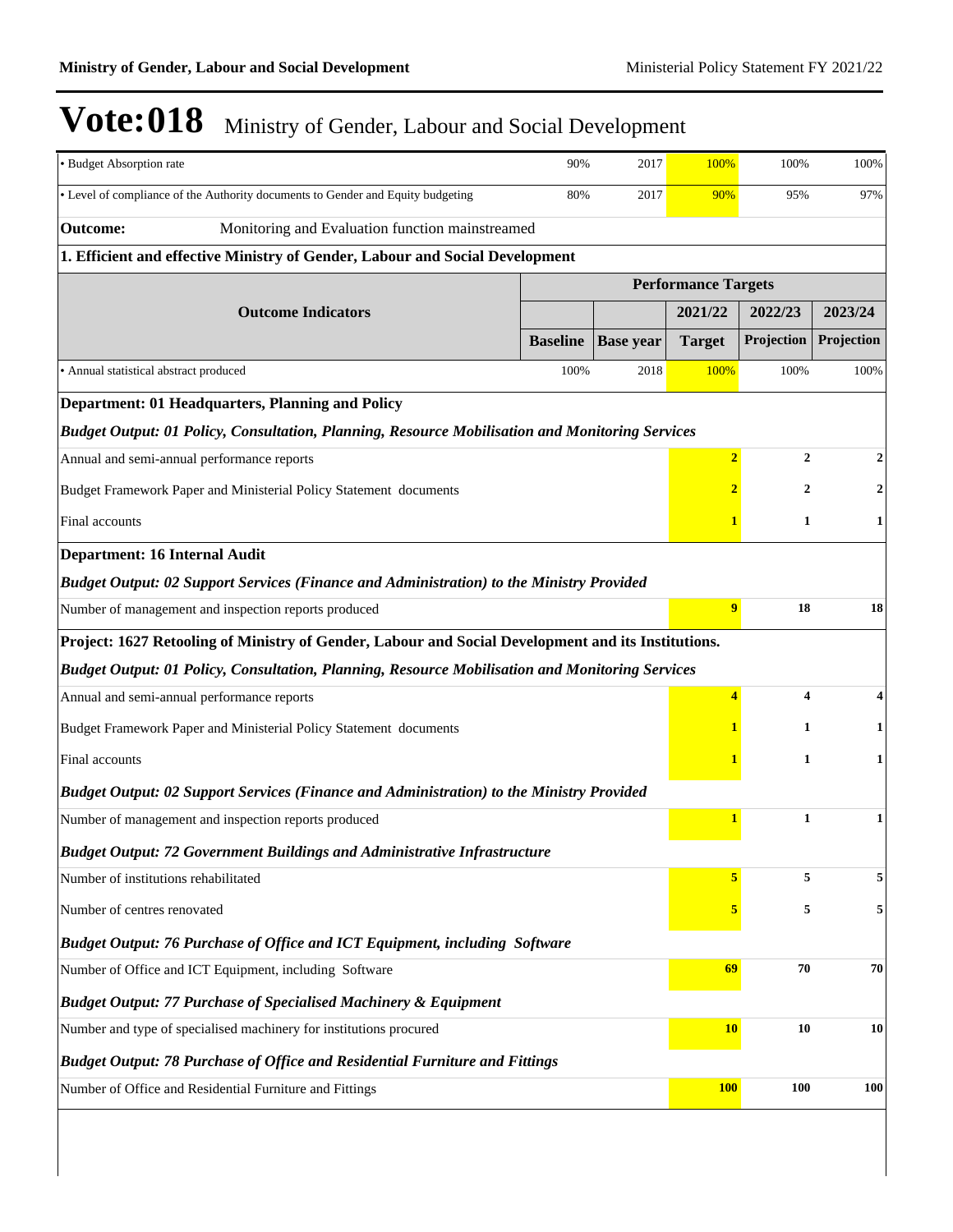| Department: 17 Human Resource Management Department         |     |     |     |  |  |
|-------------------------------------------------------------|-----|-----|-----|--|--|
| <b>Budget Output: 19 Human Resource Management Services</b> |     |     |     |  |  |
| Number of pensioners paid                                   | 485 | 485 | 485 |  |  |

### **IX. Major Capital Investments And Changes In Resource Allocation**

#### **Table 9.1: Major Capital Investment (Capital Purchases outputs over 0.5Billion)**

| FY 2020/21                                                                                                                                                                                                   |                  |                                                                                                                 | FY 2021/22                                                                                                                                                                                                                                                                                                                                                                                                                                                                                                                                                                                                                                                                                                                                                                                                                                                                                                                                                                                                                                                                                                                                                             |  |  |
|--------------------------------------------------------------------------------------------------------------------------------------------------------------------------------------------------------------|------------------|-----------------------------------------------------------------------------------------------------------------|------------------------------------------------------------------------------------------------------------------------------------------------------------------------------------------------------------------------------------------------------------------------------------------------------------------------------------------------------------------------------------------------------------------------------------------------------------------------------------------------------------------------------------------------------------------------------------------------------------------------------------------------------------------------------------------------------------------------------------------------------------------------------------------------------------------------------------------------------------------------------------------------------------------------------------------------------------------------------------------------------------------------------------------------------------------------------------------------------------------------------------------------------------------------|--|--|
| <b>Appr. Budget and Planned Outputs</b><br><b>Expenditures and Achievements by</b><br>end Dec                                                                                                                |                  |                                                                                                                 | <b>Proposed Budget and Planned</b><br><b>Outputs</b>                                                                                                                                                                                                                                                                                                                                                                                                                                                                                                                                                                                                                                                                                                                                                                                                                                                                                                                                                                                                                                                                                                                   |  |  |
| Vote 018 Ministry of Gender, Labour and Social Development                                                                                                                                                   |                  |                                                                                                                 |                                                                                                                                                                                                                                                                                                                                                                                                                                                                                                                                                                                                                                                                                                                                                                                                                                                                                                                                                                                                                                                                                                                                                                        |  |  |
| Sub-SubProgramme: 10 49 General Administration, Policy and Planning                                                                                                                                          |                  |                                                                                                                 |                                                                                                                                                                                                                                                                                                                                                                                                                                                                                                                                                                                                                                                                                                                                                                                                                                                                                                                                                                                                                                                                                                                                                                        |  |  |
|                                                                                                                                                                                                              |                  | Development Project : 1627 Retooling of Ministry of Gender, Labour and Social Development and its Institutions. |                                                                                                                                                                                                                                                                                                                                                                                                                                                                                                                                                                                                                                                                                                                                                                                                                                                                                                                                                                                                                                                                                                                                                                        |  |  |
| Budget Output: 10 49 72 Government Buildings and Administrative Infrastructure                                                                                                                               |                  |                                                                                                                 |                                                                                                                                                                                                                                                                                                                                                                                                                                                                                                                                                                                                                                                                                                                                                                                                                                                                                                                                                                                                                                                                                                                                                                        |  |  |
| Construction and renovation at Mobuku Youth Skills Centre,<br>Kampiringisa and Industrial Court undertaken.<br>-Retainer fee for Mobuku Youth Skills Centre, Kampiringisa<br>and Industrial Court collected. |                  |                                                                                                                 | 5 Ministry institutions renovated:<br>(i) Industrial Court<br>(ii) Mobuku;<br>(iii) Mpumude Rehabilitation centre;<br>(iv) Jinja home of the elderly; and<br>(v) Koblin Youth Skills Centre                                                                                                                                                                                                                                                                                                                                                                                                                                                                                                                                                                                                                                                                                                                                                                                                                                                                                                                                                                            |  |  |
| <b>Total Output Cost(Ushs Thousand)</b>                                                                                                                                                                      | 398,000          | $\bf{0}$                                                                                                        | 678,000                                                                                                                                                                                                                                                                                                                                                                                                                                                                                                                                                                                                                                                                                                                                                                                                                                                                                                                                                                                                                                                                                                                                                                |  |  |
| Gou Dev't:                                                                                                                                                                                                   | 398,000          | $\mathbf{0}$                                                                                                    | 678,000                                                                                                                                                                                                                                                                                                                                                                                                                                                                                                                                                                                                                                                                                                                                                                                                                                                                                                                                                                                                                                                                                                                                                                |  |  |
| Ext Fin:                                                                                                                                                                                                     | $\boldsymbol{0}$ | $\mathbf{0}$                                                                                                    | $\overline{0}$                                                                                                                                                                                                                                                                                                                                                                                                                                                                                                                                                                                                                                                                                                                                                                                                                                                                                                                                                                                                                                                                                                                                                         |  |  |
| A.I.A:                                                                                                                                                                                                       | $\mathbf{0}$     | $\boldsymbol{0}$                                                                                                | $\overline{0}$                                                                                                                                                                                                                                                                                                                                                                                                                                                                                                                                                                                                                                                                                                                                                                                                                                                                                                                                                                                                                                                                                                                                                         |  |  |
| Budget Output: 10 49 76 Purchase of Office and ICT Equipment, including Software                                                                                                                             |                  |                                                                                                                 |                                                                                                                                                                                                                                                                                                                                                                                                                                                                                                                                                                                                                                                                                                                                                                                                                                                                                                                                                                                                                                                                                                                                                                        |  |  |
| - 50 computers ICT accesories;<br>-15 ICT Projectors;<br>-10 ICT Photocopiers;<br>-20 ICT moderms and Routers                                                                                                |                  | No output                                                                                                       | -41 Desktops Computers for Departments<br>procured,<br>-Three (3) Laptops to facilitate online meetings<br>and remote working (WFH) procured,<br>-Antivirus Solution & License for Departments<br>procured,<br>-20 UPS for Departments procured.<br>-CCTV Camera Extension from 2nd -8th Floor in<br>place (Bullet Camera, 24 Port Network Switch<br>POE, Fish Eye Cameras etc)<br>-Eight (8) Printers, Scanners & Copier (Multi<br>Function) for Top Management Offices procured,<br>-Heavy Duty Network Printer/Copier procured<br>-Revamping of Ministry Local Area Network<br>(Recabling of Level 2) conducted<br>-ICT Equipment Repair and Preventative<br>Maintenance conducted<br>-Installation of Integrated Video Conferencing<br><b>Facility in Ministry Board Room undertaken i.e.</b><br>Meeting Owl Pro (Multi-function; Camera,<br><b>Speaker and Microphone)</b><br>-Support for MIS systems, Trainings,<br>Maintenance at Ministry HQ, Support and<br>supervision to District LGs, Remand Homes,<br><b>Skilling Centers, UCHL and Councils undertaken</b><br>-Maintenance and support supervision on the<br><b>National Single Registry undertaken</b> |  |  |
| <b>Total Output Cost(Ushs Thousand)</b>                                                                                                                                                                      | 540,000          | $\bf{0}$                                                                                                        | 540,000                                                                                                                                                                                                                                                                                                                                                                                                                                                                                                                                                                                                                                                                                                                                                                                                                                                                                                                                                                                                                                                                                                                                                                |  |  |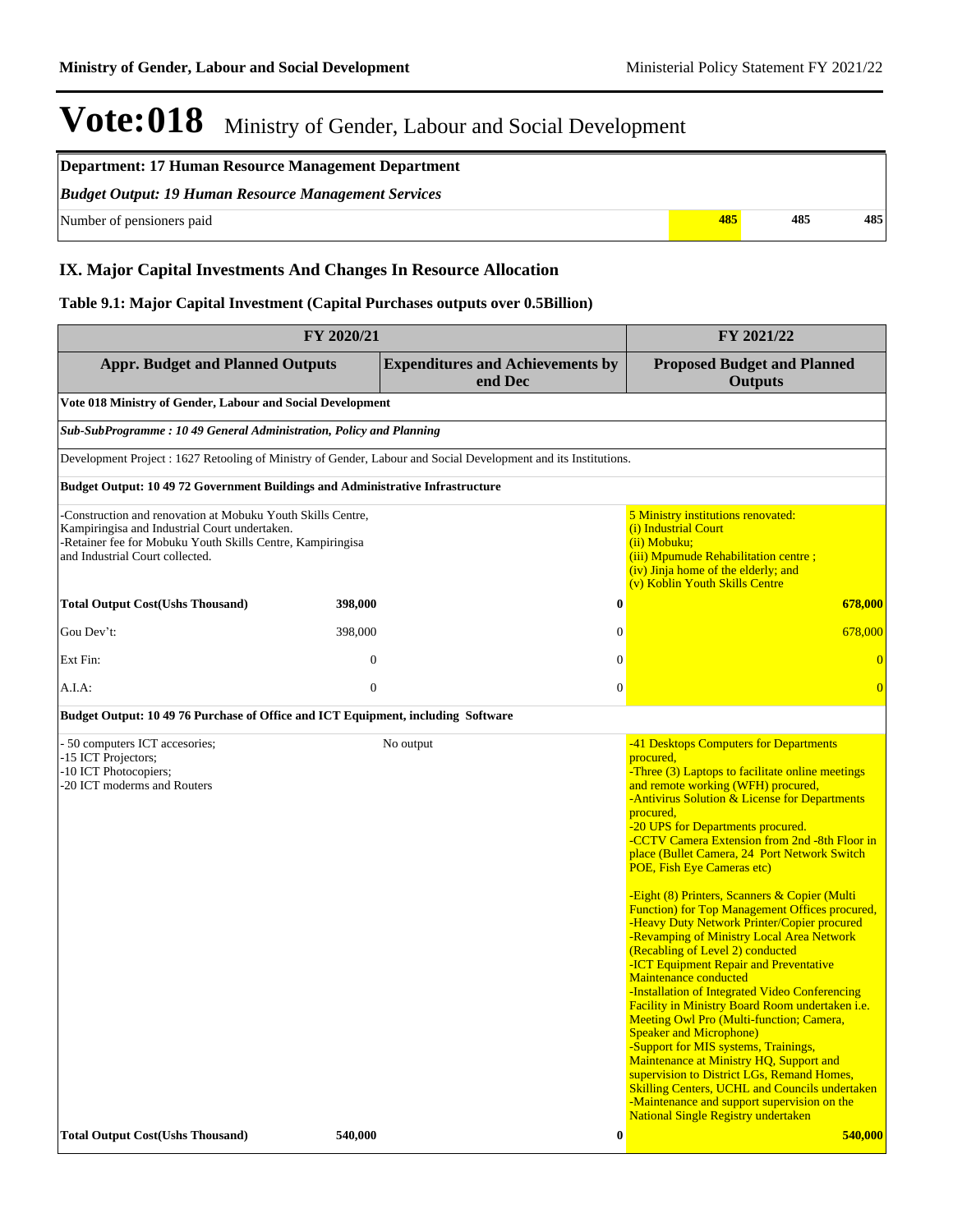| Gou Dev't:                                                            | 540,000                                | $\Omega$     | 540,000                          |  |  |
|-----------------------------------------------------------------------|----------------------------------------|--------------|----------------------------------|--|--|
| Ext Fin:                                                              | $\mathbf{0}$                           | $\theta$     |                                  |  |  |
| $A.I.A$ :                                                             | $\mathbf{0}$                           | 0            | 0                                |  |  |
| Budget Output: 10 49 77 Purchase of Specialised Machinery & Equipment |                                        |              |                                  |  |  |
| 10 Assorted specialised machines procured                             | No output due to none release of funds |              | 7 specialized machines purchased |  |  |
| <b>Total Output Cost(Ushs Thousand)</b>                               | 587,084                                | $\mathbf{0}$ | 593,084                          |  |  |
| Gou Dev't:                                                            | 587,084                                | $\Omega$     | 593,084                          |  |  |
| Ext Fin:                                                              | $\boldsymbol{0}$                       | $\Omega$     | $\overline{0}$                   |  |  |
| $A.I.A$ :                                                             | $\mathbf{0}$                           | $\Omega$     | $\overline{0}$                   |  |  |

### **X. Vote Challenges and Plans To Improve Performance**

#### **Vote Challenges**

#### Issue 1

The demand for services provided by MGLSD is high and yet the level of financing is low.

Possible solution

This implies the need for significant investment into the Ministry so as to curb the rising poverty and inequality by different actors.

#### Responsible Actors

The Ministry of Finance Planning and Economic Development, Development, Development Partners, Civil Society Organizations, Faith Based Organization and Private Sector, and Multi-Lateral Agencies such World Bank, African Development Bank and UN Agencies

Issue 2

A functional social care and support system that identifies eligible vulnerable persons to access support is lacking.

#### Possible solution

Mapping of Social care and support eligible target group should be conducted in order to deter demand for services.

#### Responsible Actors

The Ministry of Gender, Labour and Social Development, Development Partners, Development partners, Ministry of ICT, Office of the Prime Minister, NIRA and Civil Society Organization, Faith Based Organisation and Non-Governmental Organisations.

Issue 3

Uganda has a young population of over 50% creating a demographic dividend, which has not been harnessed to propel economic growth.

#### Possible solution

There is need to prioritize investment in skilling and expanding livelihood opportunities in the Agriculture, Mining, Energy, Tourism, Technology and Finance sectors with increasing funding for the Youth Livelihood Programme whose current fundinglowat Shs3.3Bn instead of Shs71Bn to cover a bulge of the urban and rural youth to create self-employment and enhance income security.

#### Responsible Actors

The Ministry of Gender, Labour and Social Development, Equal Opportunities Commission, National Youth Council, Youth Members of Parliament, Development Partners, Youth ForwardLikeminded Groups, Private Sector, Civil Society Organization, Faith Based Organisation, Non-Governmental Organizations and Ministry of Finance, Planning and Economic Development. Ministry of Science and Technology, Ministry of Energy and Mineral Development, Ministry of Trade and Cooperatives and Ministry of Education and Sports.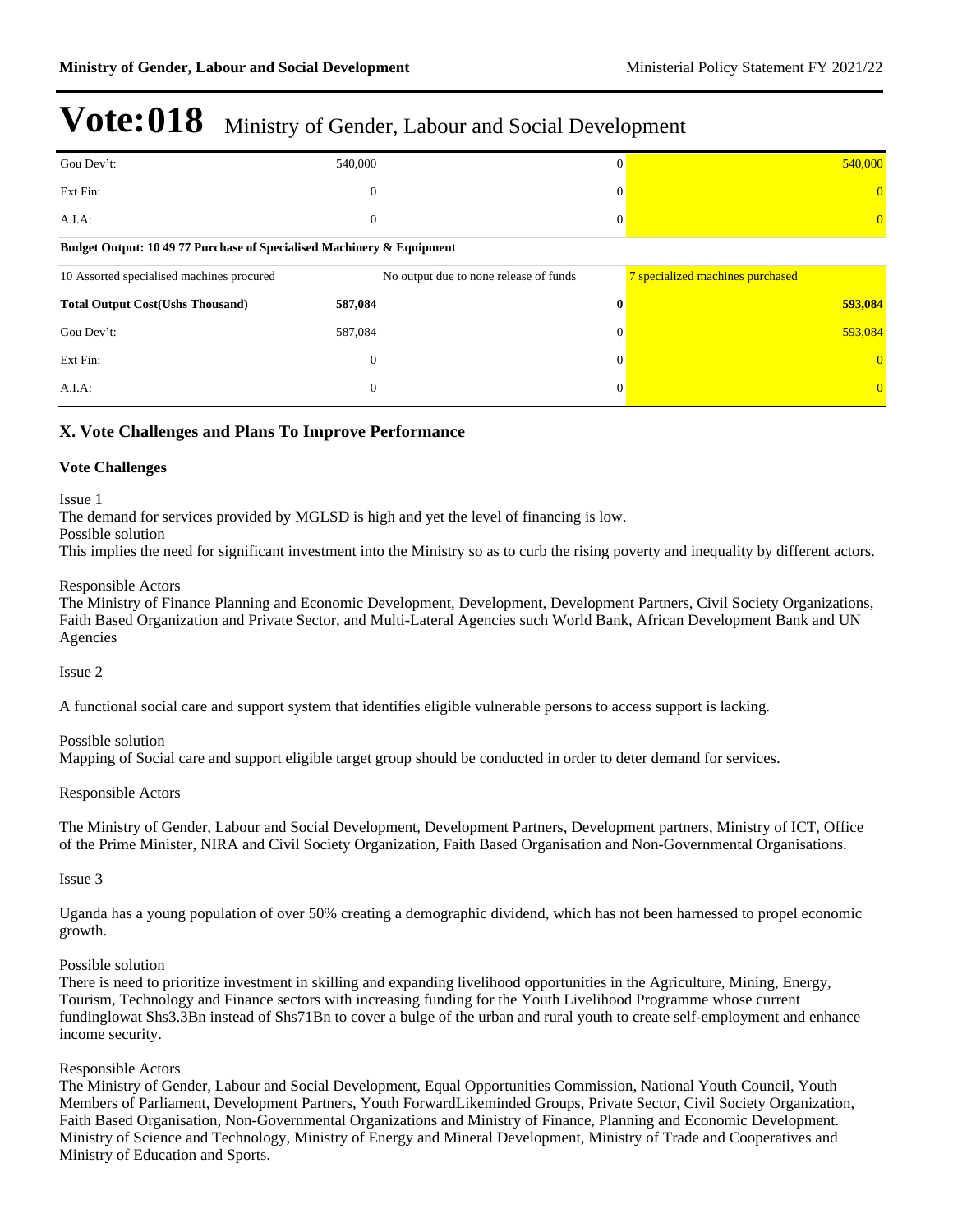#### Issue 4:

Limited funding for the enterprise funds such as the Youth Livelihoods Programme (YLP) and Uganda Women Entrepreneur Funds (UWEP) at Local Government level.

#### Possible solution.

The Ministry intends to lobby a diverse set of multi-stakeholder groups to increase funding for the programmes to effectively target youth and women country wide.

#### Responsible Actors

The Ministry of Gender, Labour and Social Development, Members of Parliament, Development Partners and Ministry of Finance, Planning and Economic Development.

#### Issue 5:

There is increasing investment by government in infrastructure projects and the associated displacement of families and communities, leading to immediate and long-term loss of livelihoods,

#### Possible solution

The Ministry intends to disseminate the social and Health safe guard guidelines to ensure vulnerable populations are protected and actively participate in infrastructure projects. In addition,integratetheir livelihoods restoration Programmes in all infrastructure projects undertaken by all stakeholders.

#### Responsible Actors

The Ministry of Works and Transport, Ministry of Energy and Mineral Development, Uganda National Roads Authority (UNRA), Ministry of Agriculture Animal Industry and Fisheries, Ministry of Water, Environment and Lands, Ministry of Justice and Constitutional Affairs, Ministry of Gender, Labour and Social Development, Members of Parliament, Development Partners and Ministry of Finance, Planning and Economic Development.

#### Issue 6

The potential of creative industry to expand livelihoods opportunities remains untapped.

This can be made possible through effective regulation and Government substantially investing in creative industries in order to form a critical focus for Uganda's development agenda.

#### Responsible Actors

The Ministry of Gender, Labour and Social Development, Members of Parliament, Development Partners and Ministry of Finance, Planning and Economic Development and Uganda Communication Commission (UCC).

#### Issue 7

Community mobilization function in Government is heavily segmented: Thisimplies that if government does not consolidate resources to community mobilization, the function will continue to be weakened and Government will suffer losses through hefty infrastructure compensation, vandalism, repeated repairs and servicing of interventions and duplication of resources and programmes.

#### Possible Solutions

The Ministry plans to consolidate the resources through Programme Based Budgeting System in terms of leveraging on its comparative advantage of coordinating the Community Mobilization and Mindset Change Programme in NDP III Phase.

#### Responsible Actors

The Ministry of Gender, Labour and Social Development, Members of Parliament, Development Partners and Ministry of Finance, Planning and Economic Development and National Planning Authority.

Issue 8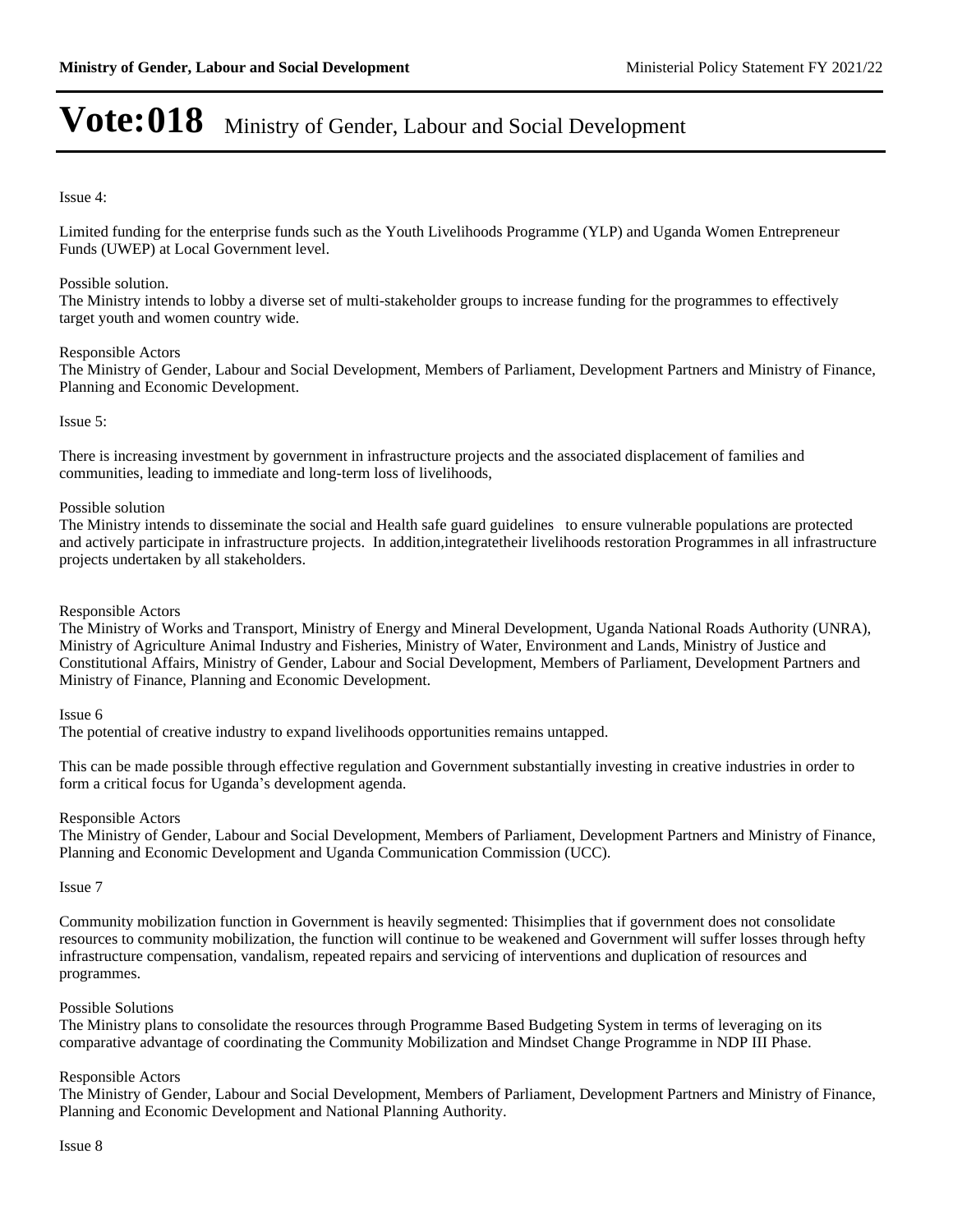MGLSD lacks a comprehensive Management Information System to track progress of the entire Ministry: Currently, the M&E function is highly uncoordinated, project based and characterized by numerous MISs that are not synchronized, which affects reporting.

Possible Solutions

The Ministry intends to build a unified system to consolidate the M&E function of its Programmes.

Responsible Actors

The Ministry of Gender, Labour and Social Development, Office of the Prime Minister Development Partners and Ministry of Finance, Planning and Economic Development and National Planning Authority.

#### **Plans to improve Vote Performance**

- Promote community-driven initiatives (CDI) for improved livelihoods.
- Partnership with non -state actors and other sectors to fill the funding gap.
- Engage MoFPED with a view of securing additional funding for Community development functions in the LGs through consolidation of scattered funds for community mobilisation and sensitization;
- Fill all vacant positions in Community Based Services Departments in Higher and Lower Local Governments;
- Strengthen the TWGs and SWG to streamline the coordination of stakeholders in the Sector;
- Mainstream social development concerns in policies, laws and programmes;
- Expand access to credit and financial services for women, youth and PWDs;
- Provide direct income support to vulnerable groups;
- Enforce labour laws and standards;
- Create decent employment opportunities;
- Strengthen enforcement of labour, safety and health standards; and
- Include unfunded and underfunded activities in the Off Budget.
- Increase stakeholders' engagement to harmonize efforts and interventions through planning.
- Guide Community Development Officers on resource mobilization
- Assign extra duties to the current staff to fill the staff gaps.
- Regularly review the regulatory frameworks in order to include all the emerging needs of the vulnerable into the frameworks.
- Develop an integrated social development management information system that will record all the beneficiaries of the

programmes to avoid multi-benefits.

- Facilitate Social doctors to mobilize the communities for up-take of government programmes.

- Strengthen inspection and enforcement, enhance Penalties as well as cancellation of licenses for unlawful recruitment companies.

- Involve Accountability and Enforcement Agencies as well as Invoking sanctions, administrative and legal action on defiant beneficiaries

- Strengthen systems, structures and coordination of the sector;

-Rehabilitate and construct sector physical infrastructure;

### **XI Off Budget Support**

#### **Table 11.1 Off-Budget Support by Department and Project**

| <b>Billion Uganda Shillings</b>                                       | $2020/21$ Approved<br><b>Budget</b> | 2021/22 Draft<br><b>Estimates</b> |
|-----------------------------------------------------------------------|-------------------------------------|-----------------------------------|
| Sub-SubProgramme 1001 Community Mobilisation, Culture and Empowerment | 0.73                                | 0.66                              |
| <b>Recurrent Budget Estimates</b>                                     |                                     |                                   |
| 13 Community Development and Literacy                                 | 0.66                                | 0.66                              |
| $ 426$ -UNICEF                                                        | 0.39                                | 0.31                              |
| DVV International                                                     | 0.26                                | 0.00                              |
| DVV International (                                                   | 0.00                                | 0.35                              |
| <b>14 Culture and Family Affairs</b>                                  | 0.07                                | $\vert 0.00 \vert$                |
| $421$ -UN Agencies                                                    | 0.02                                | 0.00                              |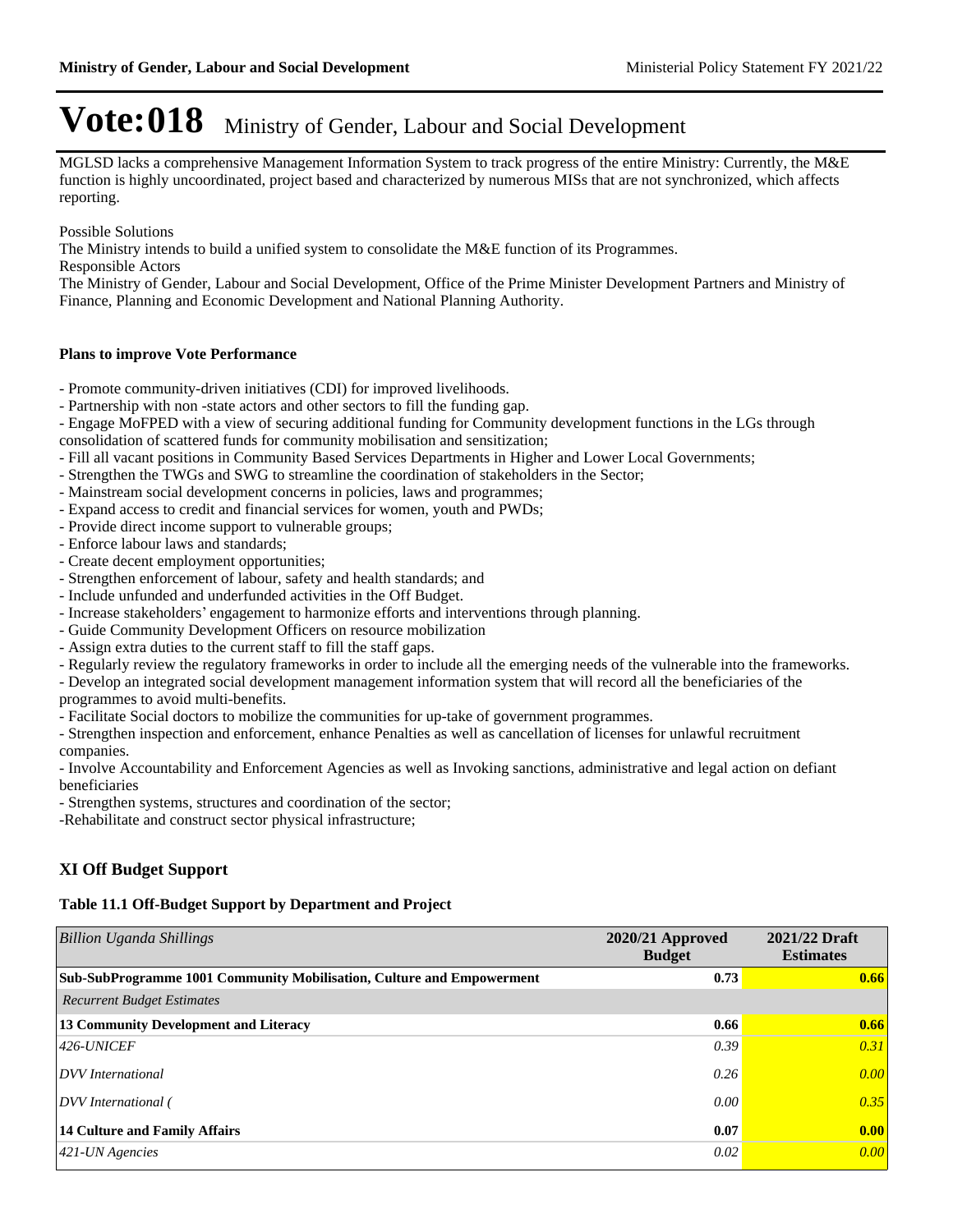| 0.04<br>449-United Nations Educational, Scientific &                         | 0.00           |
|------------------------------------------------------------------------------|----------------|
| CHILD HEALTH AND DEVELOPMENT CENTRE MAKERERE<br>0.01                         | 0.00           |
| Sub-SubProgramme 1002 Gender, Equality and Women's Empowerment<br>3.60       | 2.33           |
| <b>Recurrent Budget Estimates</b>                                            |                |
| 11 Gender and Women Affairs<br>3.60                                          | 2.33           |
| 421-UN Agencies<br>0.50                                                      | 0.74           |
| 425-Food and Agriculture Organization<br>0.00                                | 0.37           |
| 427-United Nations Population Fund<br>3.10                                   | 1.22           |
| Sub-SubProgramme 1003 Promotion of descent Employment<br>3.13                | 1.82           |
| <b>Recurrent Budget Estimates</b>                                            |                |
| 06 Labour and Industrial Relations<br>0.89                                   | 0.90           |
| 440-International Labour Organisation (ILO)<br>0.89                          | 0.53           |
| Enabel<br>0.00                                                               | 0.37           |
| 0.69<br>07 Occupational Safety and Health                                    | 0.00           |
| 440-International Labour Organisation (ILO)<br>0.50                          | 0.00           |
| 0.08<br>$535$ -Norway                                                        | 0.00           |
| OPCW<br>0.11                                                                 | 0.00           |
| <b>15 Employment Services</b><br>1.25                                        | 0.93           |
| 406-European Union (EU)<br>0.00                                              | 0.33           |
| 0.00<br>421-UN Agencies                                                      | 0.48           |
| 440-International Labour Organisation (ILO)<br>1.25                          | 0.00           |
| 514-Germany Fed. Rep.<br>0.00                                                | 0.11           |
| 0.30<br>19 Promotion of Green Jobs and Fair Labour Market in Uganda (PROGEL) | 0.00           |
| 440-International Labour Organisation (ILO)<br>0.30                          | 0.00           |
| Sub-SubProgramme 1004 Social Protection for Vulnerable Groups<br>37.12       | 27.52          |
| <b>Recurrent Budget Estimates</b>                                            |                |
| 03 Disability and Elderly<br>34.00                                           | 23.50          |
| 34.00<br><b>DFID</b>                                                         | 23.50          |
| 2.70<br>05 Youth and Children Affairs                                        | 4.02           |
| 426-UNICEF<br>2.70                                                           | <b>2.22</b>    |
| <b>JLOS</b><br>0.00                                                          | 1.80           |
| 0.42<br>12 Equity and Rights                                                 | 0.00           |
| 422-United Nations Development Program (UNDP)<br>0.08                        | 0.00           |
| 437-United Nations High Commission for Refugees<br>0.23                      | 0.00           |
| Danish Church Aid<br>0.11                                                    | 0.00           |
| Sub-SubProgramme 1049 General Administration, Policy and Planning<br>0.80    | 0.32           |
| <b>Recurrent Budget Estimates</b>                                            |                |
| 0.80<br>01 Headquarters, Planning and Policy                                 | $\boxed{0.32}$ |
| 426-UNICEF<br>0.80                                                           | 0.32           |
| 45.38<br><b>Total for Vote</b>                                               | 32.64          |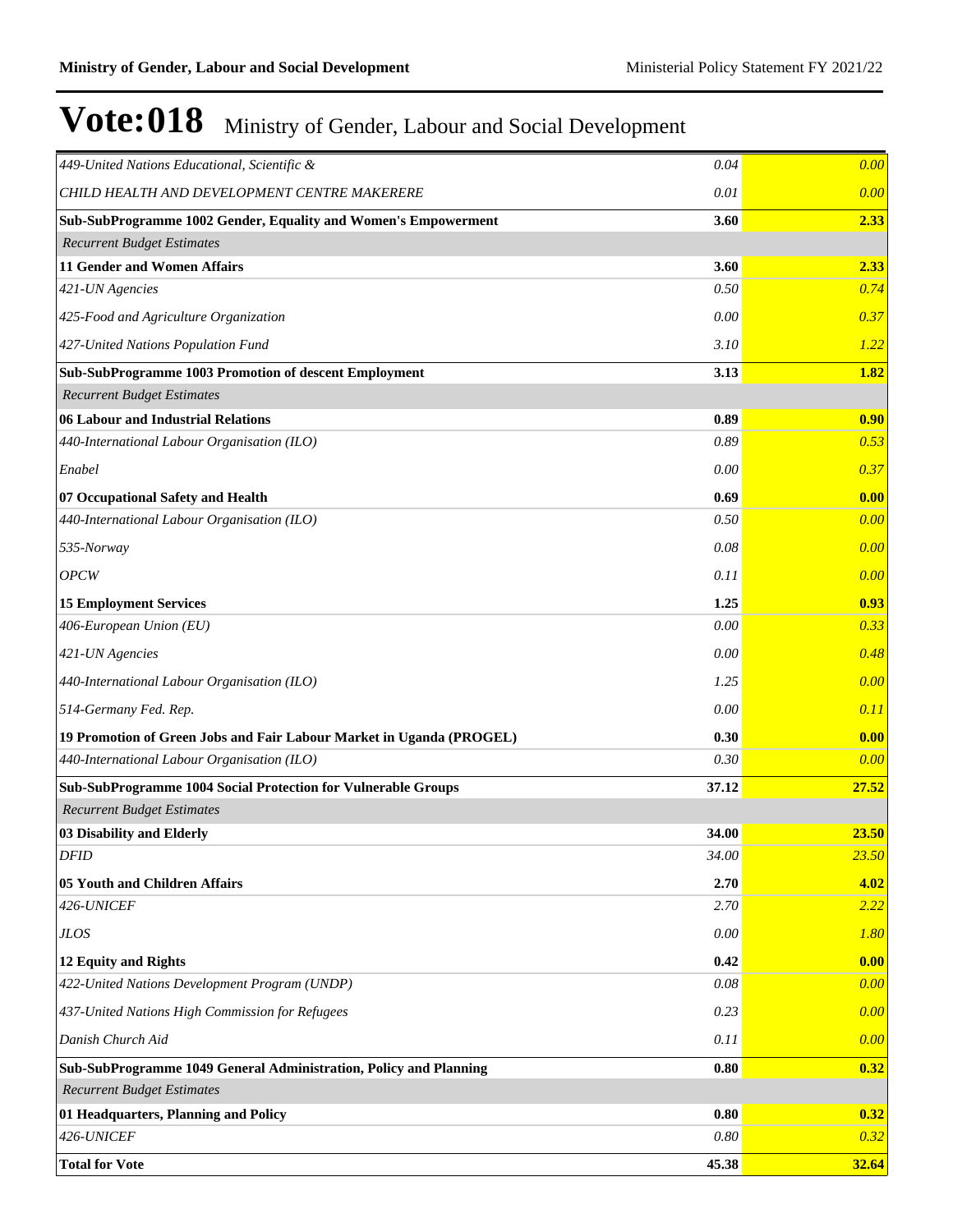### **XII. Vote Cross Cutting Policy And Other Budgetary Issues**

#### **Table 12.1: Cross- Cutting Policy Issues**

| <b>Issue Type:</b>                  | <b>HIV/AIDS</b>                                                                                                                                                                                                        |  |  |  |
|-------------------------------------|------------------------------------------------------------------------------------------------------------------------------------------------------------------------------------------------------------------------|--|--|--|
| Objective:                          | To reduce discrimination and stigma of workers living with HIV and Aids at workplaces                                                                                                                                  |  |  |  |
| <b>Issue of Concern:</b>            | -Workers with HIV and AIDs are often discriminated and stigmatized                                                                                                                                                     |  |  |  |
| <b>Planned Interventions:</b>       | -Promote Community-based mindset change and behavioral change strategies for HIV/AIDS<br>awareness, prevention and Psycho-social support.                                                                              |  |  |  |
| <b>Budget Allocation (Billion):</b> | 0.050                                                                                                                                                                                                                  |  |  |  |
| <b>Performance Indicators:</b>      | No of workplaces with functional workplace HIV/AIDs Policy - 150                                                                                                                                                       |  |  |  |
| Objective:                          | To reduce the prevalence rate among women                                                                                                                                                                              |  |  |  |
| <b>Issue of Concern:</b>            | -Knowledge gap on Sexual Reproductive Health                                                                                                                                                                           |  |  |  |
| <b>Planned Interventions:</b>       | -Integrating Sexual Reproductive in Community Based Interventions                                                                                                                                                      |  |  |  |
| <b>Budget Allocation (Billion):</b> | 0.382                                                                                                                                                                                                                  |  |  |  |
| <b>Performance Indicators:</b>      | Number of Youth friendly service points established - 288                                                                                                                                                              |  |  |  |
| Objective:                          | To reduce discrimination and stigma of vulnerable people including children, PWDS, Youth in<br>Ministry Institutions living with HIV and AIDS                                                                          |  |  |  |
| <b>Issue of Concern:</b>            | -Enforcement of HIV Workplace Policy                                                                                                                                                                                   |  |  |  |
| <b>Planned Interventions:</b>       | -Mainstream the National HIV Policy in workplace inspection<br>-Fast-track development of the Ministry HIV Policy in line with the National Policy.                                                                    |  |  |  |
| <b>Budget Allocation (Billion):</b> | 0.109                                                                                                                                                                                                                  |  |  |  |
| <b>Performance Indicators:</b>      | No of workplaces with functional workplace HIV/AIDs Policy - 150                                                                                                                                                       |  |  |  |
| <b>Issue Type:</b>                  | Gender                                                                                                                                                                                                                 |  |  |  |
| Objective:                          | -Prevalence rate of GBV reduced to 44% from 51%.                                                                                                                                                                       |  |  |  |
| <b>Issue of Concern:</b>            | -Gender Based Violence in infrastructure projects<br>-Vulnerability of Special Interest groups in oil and gas<br>-Inadequate integration of Gender and equity issues in District Development Plans                     |  |  |  |
| <b>Planned Interventions:</b>       | -Strengthening Social Safety and Health Safeguards in infrastructure projects<br>-Develop Gender Workplace Policy for the Industrial Court<br>-Mainstream gender and Equity in oil and gas QHSSE Systems and Standards |  |  |  |
| <b>Budget Allocation (Billion):</b> | 0.200                                                                                                                                                                                                                  |  |  |  |
| <b>Performance Indicators:</b>      | -Prevalence rate of GBV reduced to 44% from 51%.                                                                                                                                                                       |  |  |  |
| <b>Issue Type:</b>                  | <b>Enviroment</b>                                                                                                                                                                                                      |  |  |  |
| Objective:                          | -To reduce stock pollutants in Public offices                                                                                                                                                                          |  |  |  |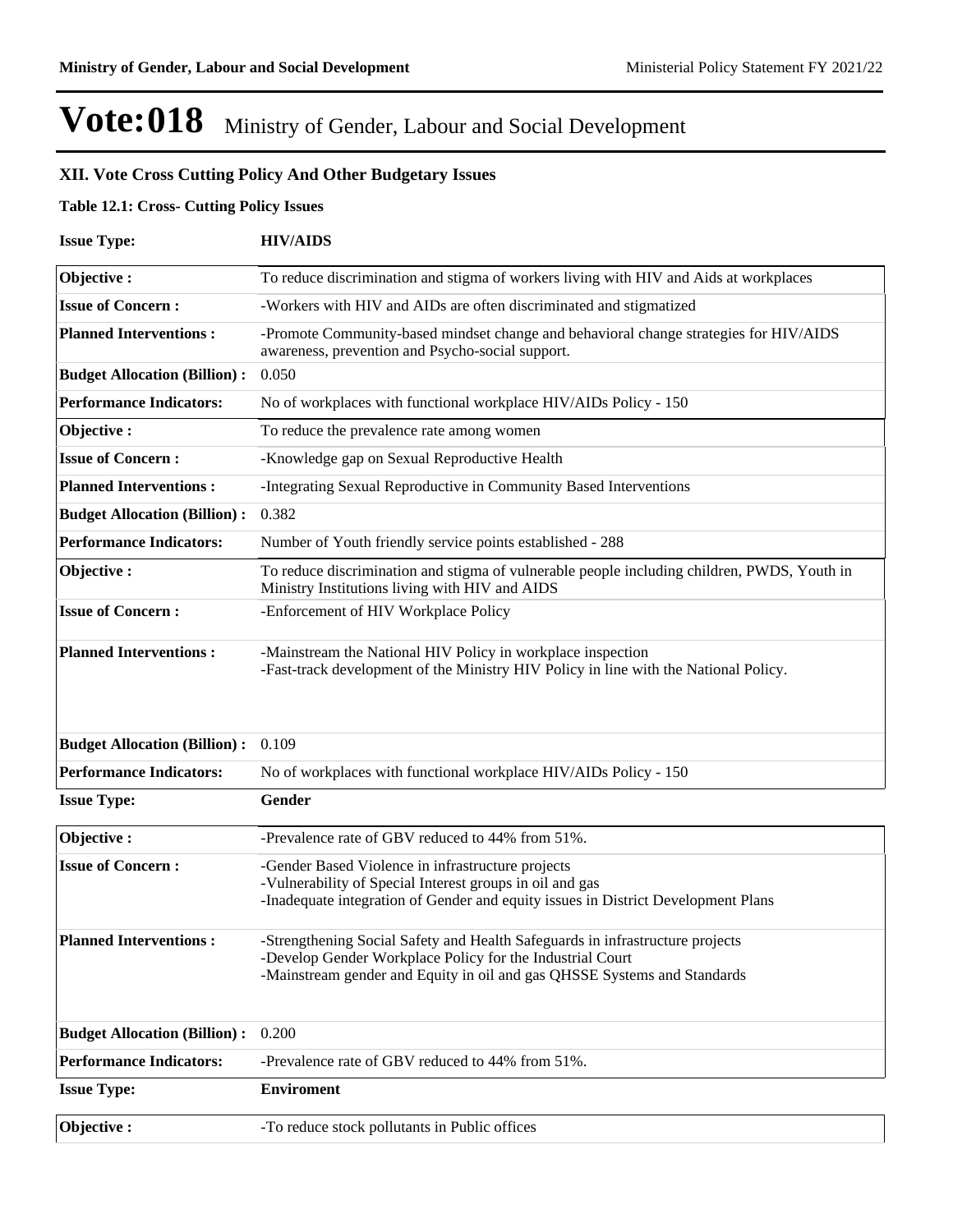| <b>Issue of Concern:</b>                  | -Extensive use of paper in Court<br>-Environmental pollution from workplaces                                                                     |
|-------------------------------------------|--------------------------------------------------------------------------------------------------------------------------------------------------|
| <b>Planned Interventions:</b>             | -Digitize the Court<br>-Monitor industrial waste and emission control measures during Occupational safety and health<br>inspection of workplaces |
| <b>Budget Allocation (Billion):</b> 1.000 |                                                                                                                                                  |
| <b>Performance Indicators:</b>            | -No of workplaces inspected on safety and health;<br>-No of stakeholders trained on OSH Standards;                                               |

### **XIII. Personnel Information**

### **Table 13.1 Staff Establishment Analysis**

| <b>Title</b>                                             | <b>Salary Scale</b> | <b>Number Of Approved Positions</b> | <b>Number Of Filled Positions</b> |
|----------------------------------------------------------|---------------------|-------------------------------------|-----------------------------------|
| Commissioner, Occupation Safety & U1 SC<br>Health        |                     |                                     | $\theta$                          |
| Assistant Commissioner Equity and<br>Rights              | U1E                 |                                     | $\Omega$                          |
| Principal General Safety Inspector                       | U <sub>2</sub> SC   | 1                                   | $\boldsymbol{0}$                  |
| Principal                                                | U2L                 |                                     | $\boldsymbol{0}$                  |
| Principal Gerontologist                                  | U2L                 | $\overline{2}$                      | 1                                 |
| Principal Labour Officer/IR                              | U2L                 |                                     | 0                                 |
| Principal Y.O.                                           | U2L                 |                                     | $\overline{0}$                    |
| <b>Senior Community Development</b><br>Officer           | <b>U3 LOWER</b>     | $\overline{c}$                      | 1                                 |
| Senior Probation and Welfare<br>Officer                  | <b>U3 LOWER</b>     | 5                                   | 1                                 |
| Senior Social Development Officer                        | <b>U3 LOWER</b>     | 2                                   | $\overline{0}$                    |
| Senior Social Development Officer/<br>Rights             | <b>U3 LOWER</b>     | $\overline{c}$                      |                                   |
| Senior Women in Development<br>Officer                   | <b>U3 LOWER</b>     | $\overline{2}$                      | 1                                 |
| Senior Youth Officer                                     | <b>U3 LOWER</b>     | 4                                   | $\overline{2}$                    |
| Senior General Safety Inspector                          | U <sub>3</sub> SC   | 4                                   | 3                                 |
| Senior Occupational Physician                            | U <sub>3</sub> SC   |                                     | 0                                 |
| Rehabilitation officer                                   | U4L                 | 8                                   | 4                                 |
| Instructor                                               | U5U                 | 41                                  | 15                                |
| Ass. Prob and Welfare Officer                            | U6U                 | 24                                  | 13                                |
| <b>Assisstant Instructor</b>                             | U6U                 | 33                                  | 2                                 |
| Kitchen Attendant                                        | U8L                 | 59                                  | 42                                |
| <b>Assisstant Commissioner Disability</b><br>and Elderly | <b>UIE</b>          |                                     | $\theta$                          |

**Table 13.2 Staff Recruitment Plan**